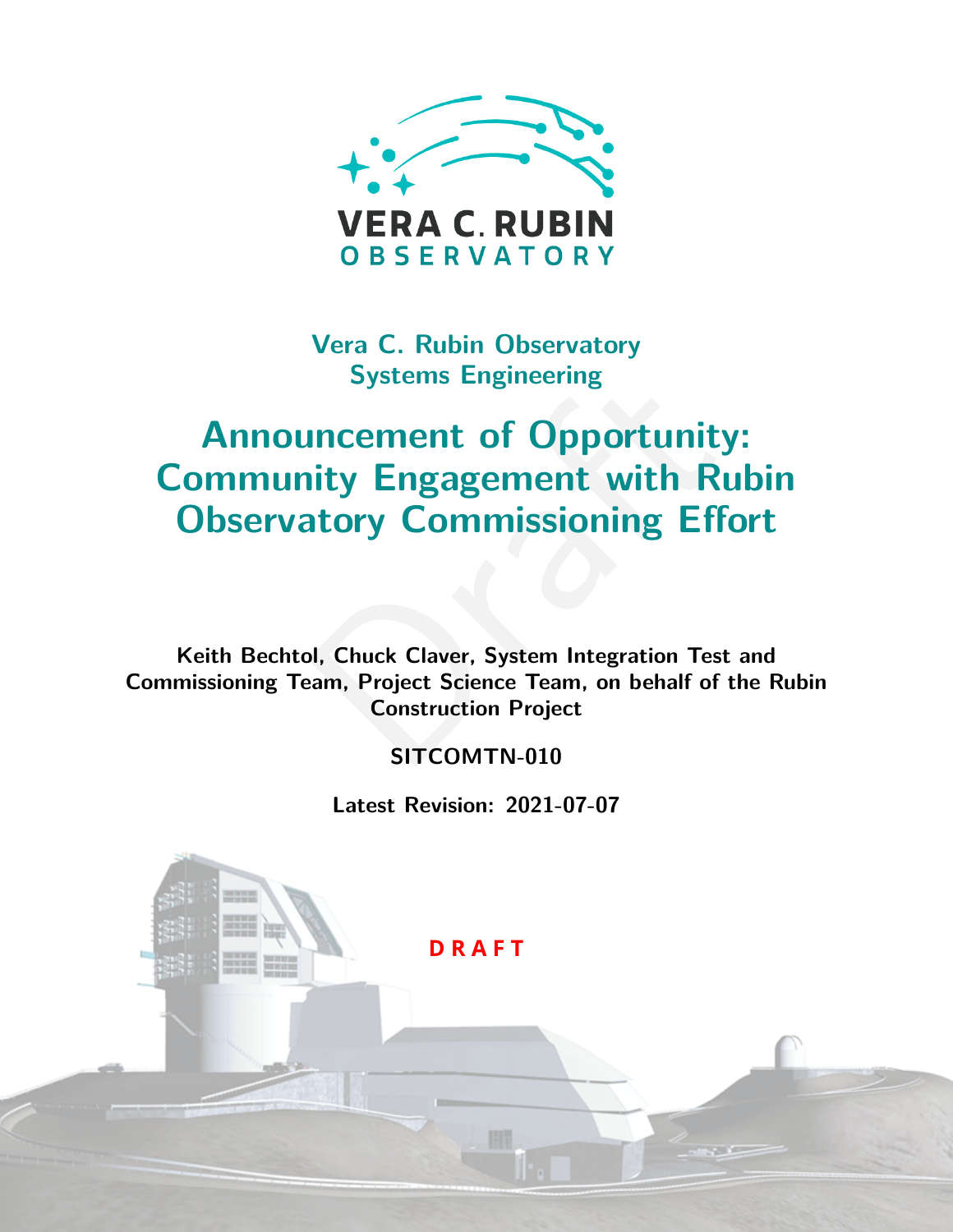

## **Abstract**

The Vera C. Rubin Observatory invites members of the US and Chilean LSST science communities to join the Project Commissioning Team in order to make value-added contributions that facilitate an efficient transition into LSST Operations. In this Announcement of Opportunity (AO) we include descriptions of its purpose, examples of value-added contributions, terms and conditions for participation, and the process to respond to this AO via submitted Letters of Interest (LOIs).

I value-added contribution via this program is of order 13<br>
i. will likely be distributed across a larger number of indi-<br>
inized into discrete groups of like interests and skills, and<br>
sociated with this AO is limited, an The anticipated total value-added contribution via this program is of order 15-20 FTE of effort. This effort will likely be distributed across a larger number of individuals and preferably organized into discrete groups of like interests and skills, and performed over a roughly two-year period that includes calendar years 2022 and 2023. Financial support associated with this AO is limited, and non-Rubin-staff members of the Commissioning Team are generally expected to have other sources of support (limited travel and local accommodation support to enable on-site work at key activity centers in Tucson, SLAC, and Chile can be made available).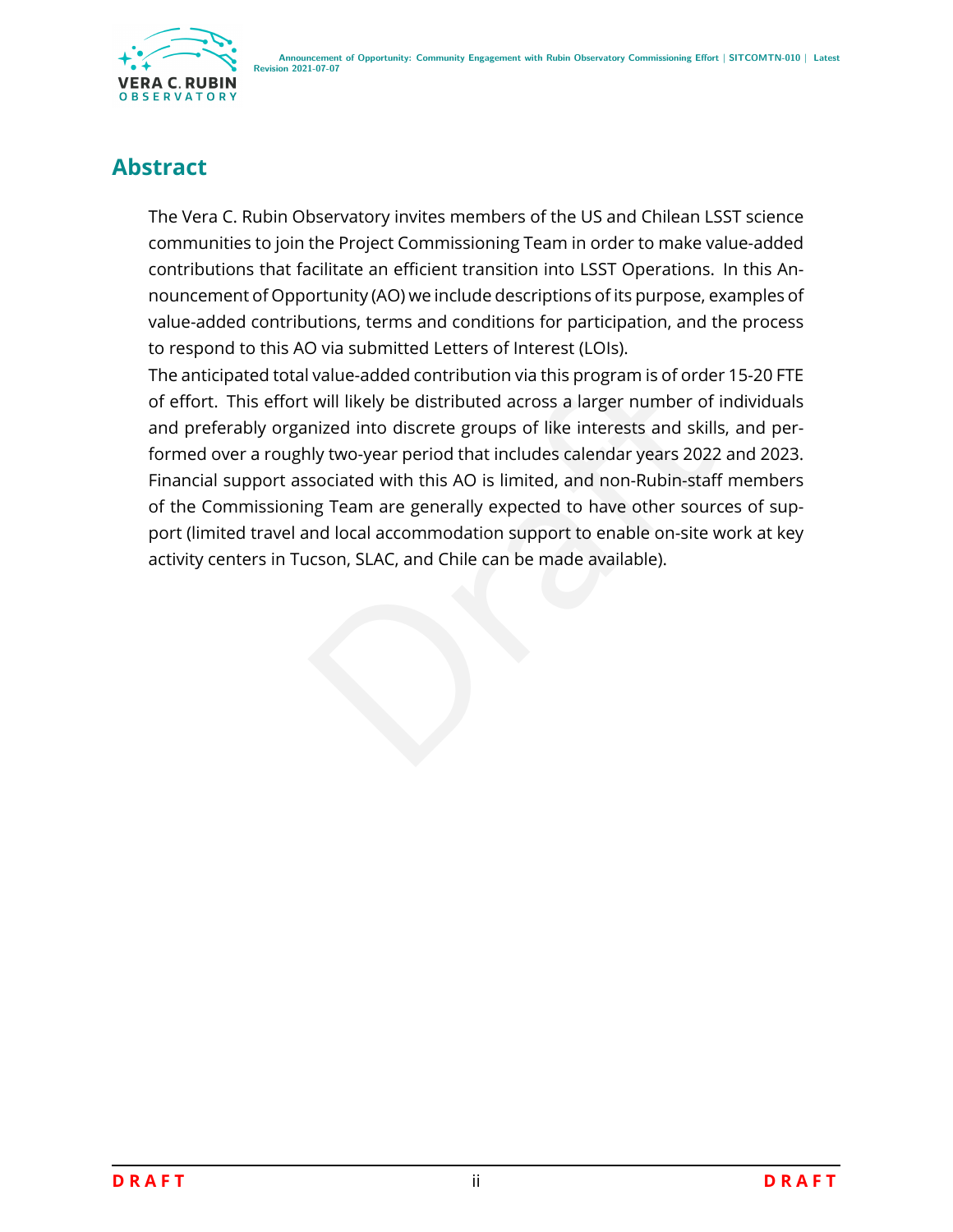

# **Change Record**

| <b>Version</b> | Date     | <b>Description</b> | Owner name    |
|----------------|----------|--------------------|---------------|
|                | YYYY-MM- | Unreleased.        | Keith Bechtol |
|                | DD       |                    |               |

*Document source location:* <https://github.com/lsst-sitcom/sitcomtn-010>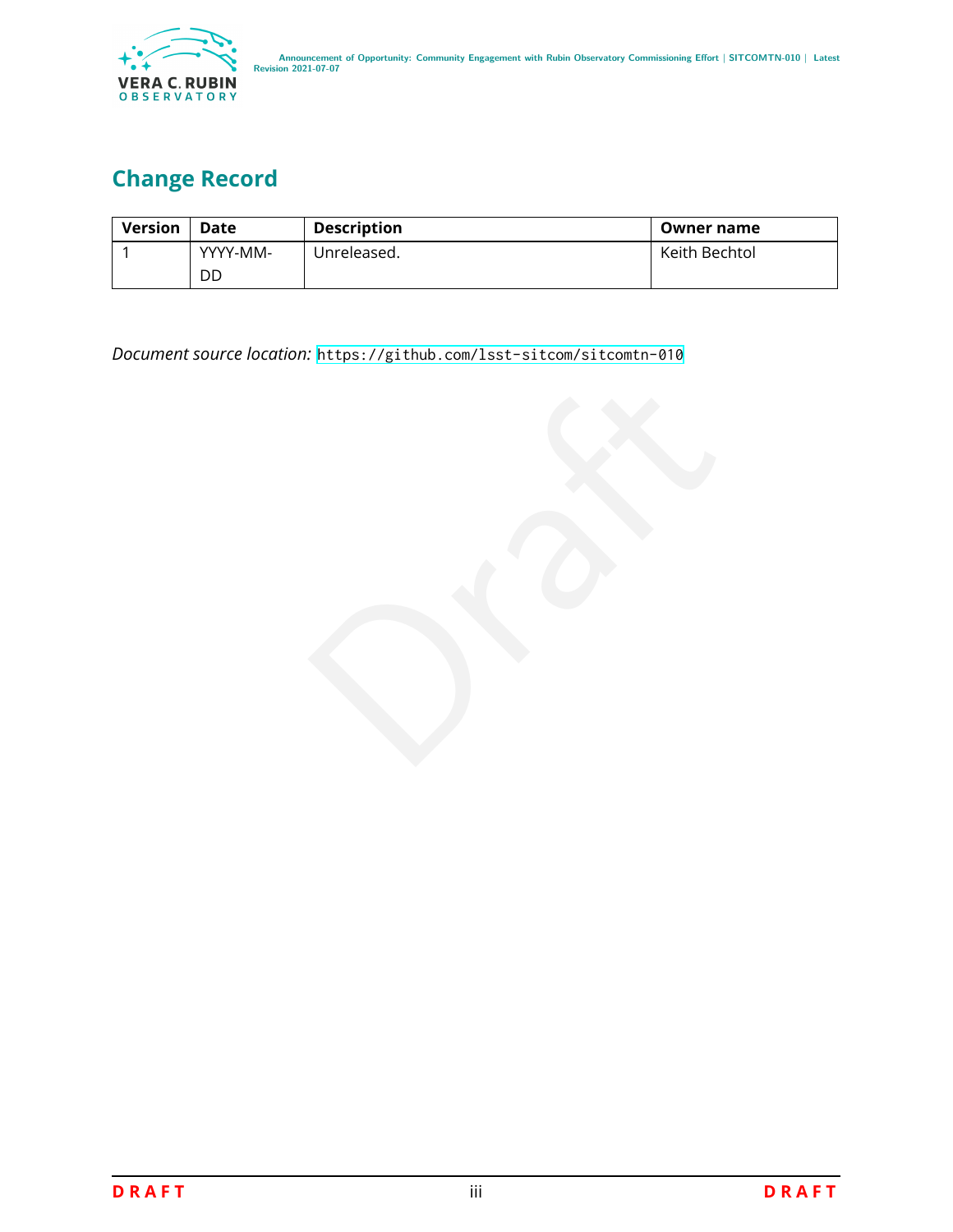

## **Contents**

| <b>1 Executive Summary</b>                                          | 1              |
|---------------------------------------------------------------------|----------------|
| 2 Purpose                                                           | 1              |
| 3 Examples of Value-Added Contributions                             | $\overline{2}$ |
|                                                                     | 3              |
| 3.2 Ex Officio Members of the Commissioning Team                    | 6              |
| 4 Terms and Conditions for participation in the Commissioning Team  | 7              |
|                                                                     | $\overline{7}$ |
|                                                                     | 9              |
|                                                                     | 10             |
| 4.4 Publication policy statement for using commissioning data       | 10             |
| 5 Responding to this AO                                             | 12             |
|                                                                     | 12             |
| 5.2 Timeline for Letter of Interest (LOI) submission and evaluation | 12             |
|                                                                     | 13             |
| 5.4 Elements for a Letter of Interest (LOI) response to this AO     | 13             |
|                                                                     | 14             |
|                                                                     | 14             |
|                                                                     | 15             |
| A Appendix: Data Previews from Commissioning                        | 16             |
| <b>B</b> References                                                 | 17             |
| <b>C</b> Acronyms                                                   | 18             |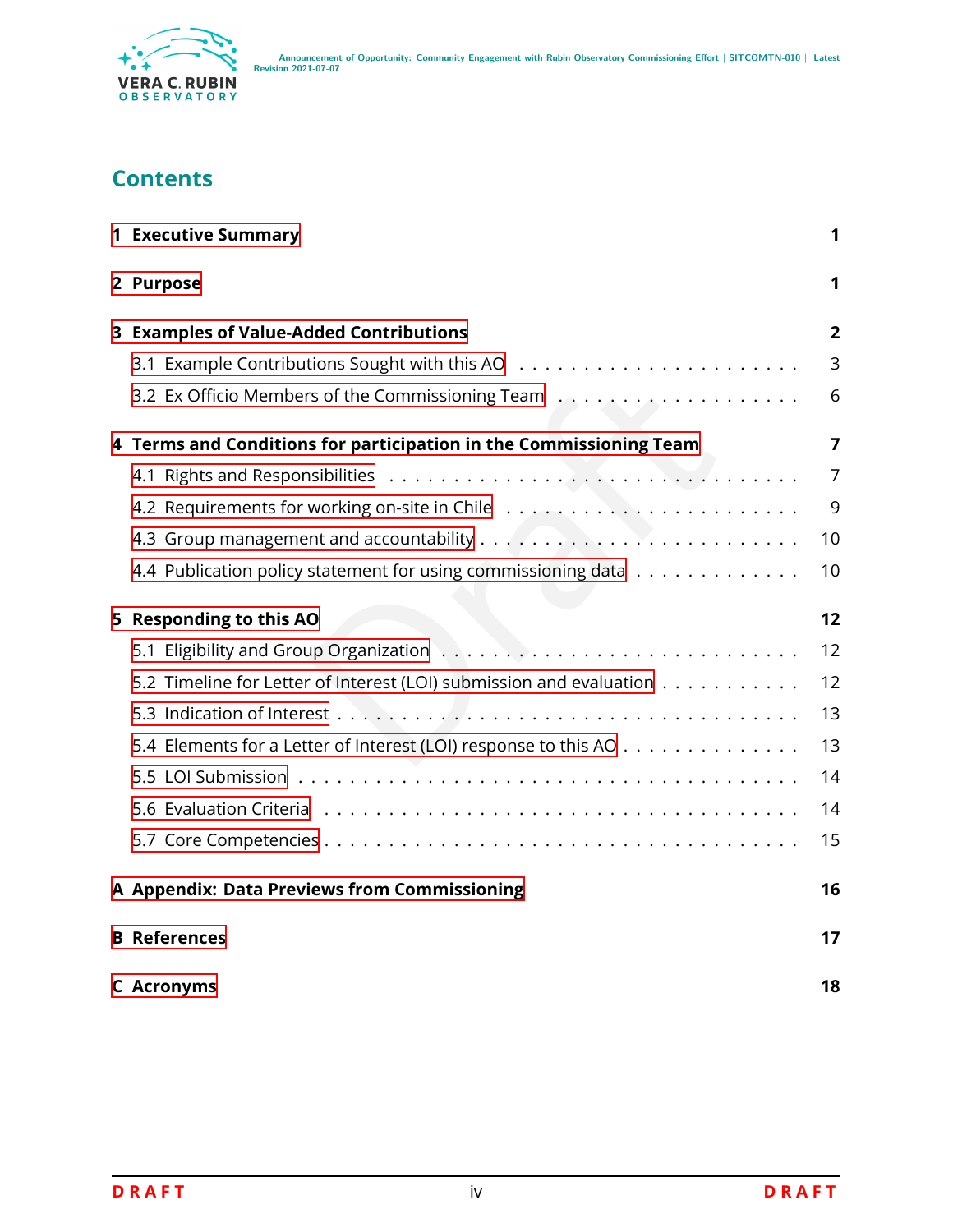

## **Announcement of Opportunity: Community Engagement with Rubin Observatory Commissioning Effort**

## <span id="page-4-0"></span>**1 Executive Summary**

The Vera C. Rubin Observatory invites members of the US and Chilean LSST science communities to join the Project Commissioning Team in order to make value-added contributions that facilitate an efficient transition into LSST Operations. In this Announcement of Opportunity (AO) we include descriptions of its purpose, examples of value-added contributions, terms and conditions for participation, and the process to respond to this AO via submitted Letters of Interest (LOIs).

minissioning reammotour to make value-added contrinuation into LSST Operations. In this Announcement of (<br>ions of its purpose, examples of value-added contributipation, and the process to respond to this AO via submi<br>ne-ad The anticipated total value-added contribution via this program is of order 15-20 FTE of effort. This effort will likely be distributed across a larger number of individuals and preferably organized into discrete groups of like interests and skills, and performed over a roughly two-year period that includes calendar years 2022 and 2023. Financial support associated with this AO is limited, and non-Rubin-staff members of the Commissioning Team are generally expected to have other sources of support (limited travel and local accommodation support to enable on-site work at key activity centers in Tucson, SLAC, and Chile can be made available).

## <span id="page-4-1"></span>**2 Purpose**

The Rubin Observatory Construction Project is entering its system integration and commissioning phase. The Project seeks to enhance the capabilities of the existing Commissioning Team by inviting US and Chilean members of the science community to work directly alongside Rubin Observatory staff as members of the Commissioning Team on specific tasks that will accelerate and enhance an efficient transition to LSST operations. Our goal with this AO is to integrate expertise from the community to enhance and diversity of the Project's planned commissioning effort and thereby provide added value. The anticipated total value-added contribution via this program is of order 15-20 FTE of effort. This effort will likely be distributed across a larger number of individuals and preferably organized into discrete groups of like interests and skills, performed over a roughly two-year period that includes calendar years 2022 and 2023 (this will apply to Builder status). Eligibility and group organization are discussed in Section [5.1](#page-15-1). Examples of added-value contributions are listed in Section [3.](#page-5-0) This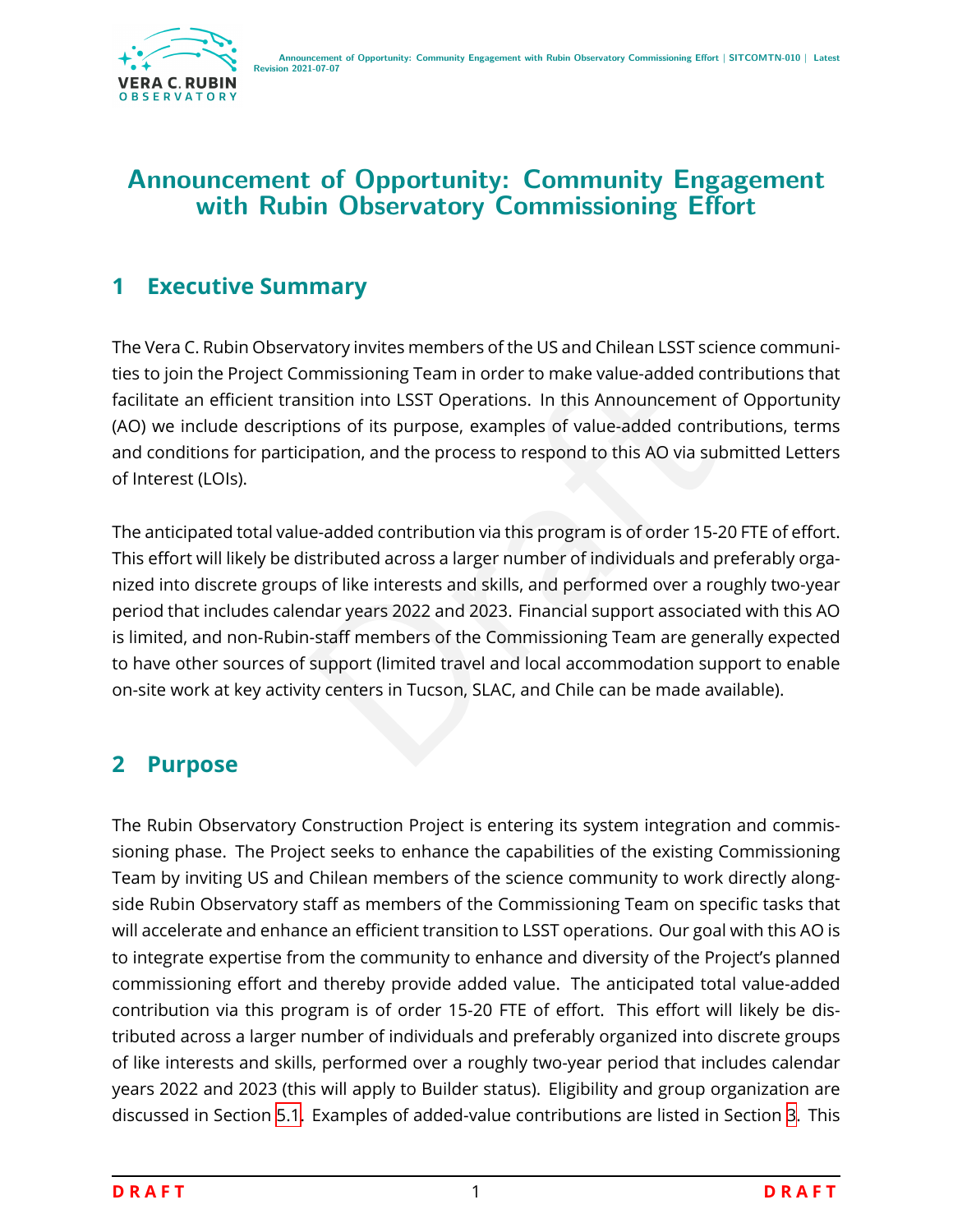joint effort between Project staff and community will help provide a deeper understanding of the performance and characteristics of the Rubin Observatory as it enters into the operations phase.

data for US and Chilean scientists and international LSS1<br>
De community) to help them prepare for science and to p<br>
ack to Rubin Observatory, as well as to provide practice<br>
re and support major data releases. In contrast, This AO has a distinct focus from other interactions between Rubin Observatory and the science community around commissioning data. The Rubin Operations Team plans to provide access to commissioning data prior to the first formal LSST Data Release (DR1) in the form of a series of Data Previews (DPs; Appendix [A\)](#page-19-0). The Data Previews are intended to provide access to commissioning data for US and Chilean scientists and international LSST data rights holders (the LSST science community) to help them prepare for science and to provide technical and scientific feedback to Rubin Observatory, as well as to provide practice for the Operations Team to prepare and support major data releases. In contrast, this AO is issued by the Rubin Construction Project and defines a mechanism for making specific value-added contributions to the commissioning effort on a more rapid timescale in direct collaboration with Rubin Observatory staff as members of the Commissioning Team. The deep level of engagement described in this AO comes with specific rights and responsibilities, as outlined in Section [4.1](#page-10-1). Working in the Commissioning Team offers direct experience with and deep understanding of the full chain from observations to final data products and data access tools that will be released to the science community, including the hardware, image properties, and Science Pipeline algorithms. Through their efforts, the new members will be contributing to the readiness of Rubin Observatory to deliver its science products to the global Rubin community.

The Project will not rely on the contributions from non-Rubin-staff team members to fulfill core construction requirements and operational readiness criteria. The intent for these contributions is to add value to the commissioning effort as given by examples below. No papers presenting novel scientific results may be posted/submitted by anyone before the associated Data Preview release date. The focus of the commissioning effort is on demonstrating operational readiness rather than realizing scientific discoveries with the commissioning data itself.

## <span id="page-5-0"></span>**3 Examples of Value-Added Contributions**

The Rubin Construction Project is scoped and has been planned to verify the set of systemlevel requirements listed in the LSST System Requirements [\[LSE-29](#page-21-1)] and Observatory System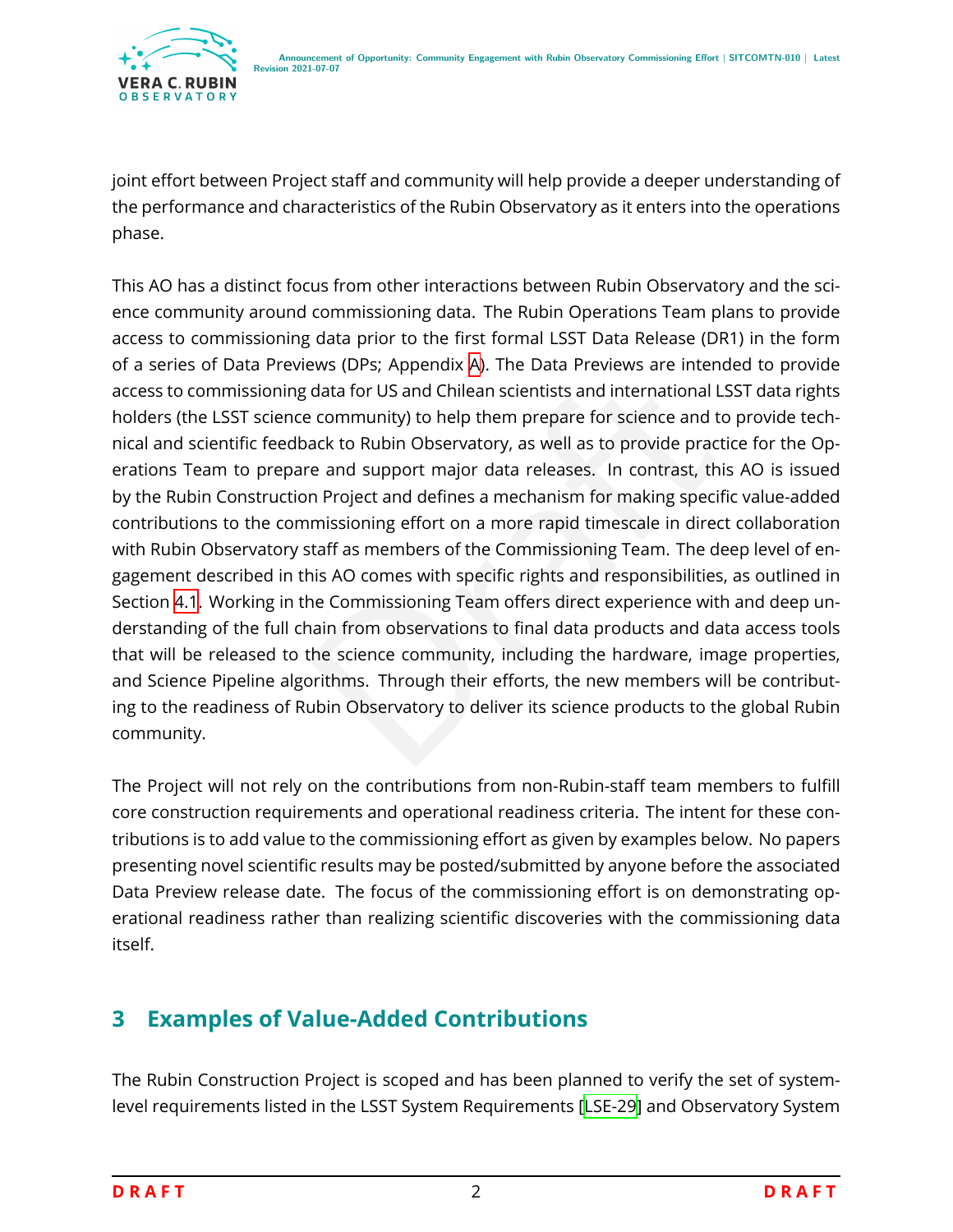Specifications[[LSE-30](#page-21-2)] documents, and to demonstrate operational readiness as defined in the Construction Completeness and Operational Readiness Criteria[[SITCOMTN-005\]](#page-21-3).

The following set of examples of value-added contributions to the commissioning effort are intended to guide the preparation and evaluation of Letters of Intent (LOIs). When preparing the LOIs, please mention the specific areas of intended effort.

This list is not exhaustive. Additional value-added contribution areas may be possible and these concepts should be included in an initial indication of interest (see timeline) to allow iteration with the Project prior to the final LOI submission.

#### <span id="page-6-0"></span>**3.1 Example Contributions Sought with this AO**

**Example 1: Investigation and mitigation of sensor anomalies for ComCam and LSSTCam detectors** using calibration and on-sky data.

in prior to the final LOI submission.<br>
Separation of interest (see timelial prior to the final LOI submission.<br>
Nutions Sought with this AO<br>
In and mitigation of sensor anomalies for ComCam an<br>
Separation of sensor anomali **Example 2: Contributions to the integration, testing, and scientific validation of calibration systems** such as the Auxiliary Telescope (AuxTel), Collimated Beam Projector (CBP), and Multi-site All-Sky CAmeRA (MASCARA).

**Example 3: Absolute photometric calibration.** Includes connecting external observations, modeling, and synthetic photometry with Rubin Observatory observations of spectrophotometric standards. Includes utilizing other surveys to investigate the calibration of the internal LSST photometric system relative to an external absolute scale.

**Example 4: Technical and scientific analyses of on-sky commissioning data to inform the initial LSST observing strategy** – in particular, the optimization of dithers in the Deep Drilling Fields and Wide Fast Deep survey, evaluation of two snaps versus one snap in a visit, exploring technical constraints of specialized survey modes, etc. For example:

- Given two dither patterns evaluate the systematic limits of key parameters which dither patterns would suppress instrument artifacts such as scattered light and internal optical glints.
- Explore cadence optimization in less than ideal (e.g. bright time) conditions
- Cadence optimization during twilight at the beginning and end of night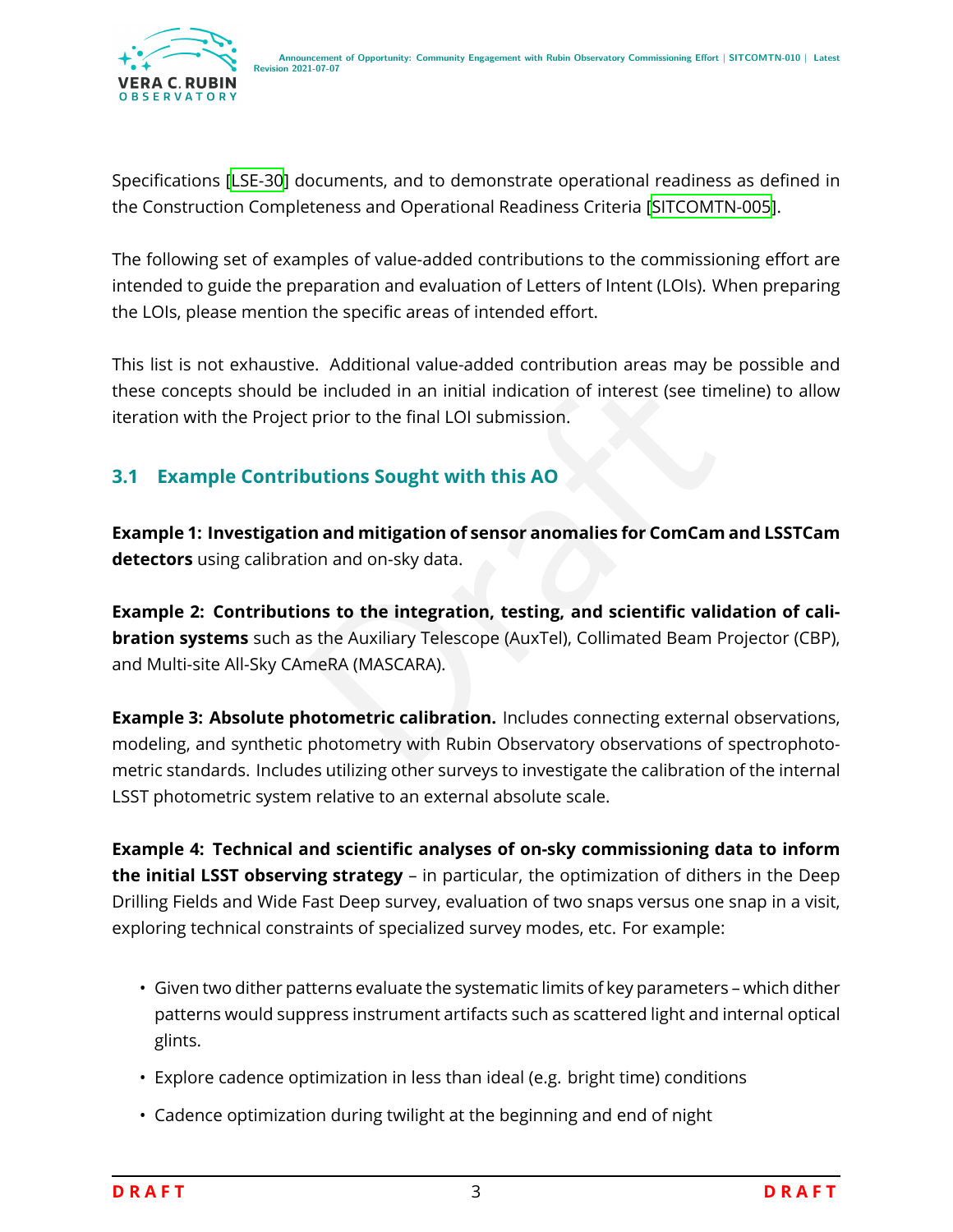

This effort is of a more tactical / technical optimization / fine-tuning nature and is distinct from the strategic planning underway through the [Cadence White Paper](https://www.lsst.org/content/survey-cadence-notes-2021) effort and [Survey Cadence](https://www.lsst.org/content/charge-survey-cadence-optimization-committee-scoc) [Optimization Committee](https://www.lsst.org/content/charge-survey-cadence-optimization-committee-scoc) (SCOC).

**Example 5: Anomaly analysis of the Engineering Facility Database.** This example analysis is meant to apply Machine Learning/Deep Learning and other AI or statistical approaches to search for otherwise undetected anomalies in the system performance and telemetry and correlate these with properties of the image data and catalog parameters.

**Example 6: Extended analysis to characterize system performance at the margins of operational parameter space.** Over the course of commissioning the Telescope and Camera will be operated over a wide range of environmental conditions. This example analysis is meant to characterize the multiple performance metrics, of both scientific and technical types, and to correlate these metrics with environmental parameters (e.g., atmospheric seeing, sky brightness, humidity, outside temperature, wind speed and direction).

**Inalysis to characterize system performance at the**<br> **space.** Over the course of commissioning the Telescope a<br>
wide range of environmental conditions. This example<br>
emultiple performance metrics, of both scientific and t **Example 7: Evaluation of operational configurations of the observatory to determine optimum performance.** The Rubin Observatory has been designed with many degrees of freedom built in, in order to optimize system performance responding to different observing conditions. This example is meant to explore and analyze the optimal operational parameters (e.g., mirror support systems, telescope mount dynamics, camera electronics, dome wind screen, in-dome temperature control) to determine the appropriate configurations and procedures in the multi-dimensional parameter space for the as-built system.

**Example 8: Development of image and catalog visualization tools,** including capability to interactively explore and "drill down" into the data. Full focal plane image visualization. Visualization of telemetry and trending of technical and scientific performance. Contributions in this area could potentially expand upon, use and be implemented within the planned functionality of the Rubin Science Platform.

**Example 9: Algorithm development and testing for the Rubin Science Pipelines,** specifically instances where Rubin Data Management is implementing algorithms into the science pipelines that are being collaboratively developed with the community. Contributions in this topic could include testing, iterative development, and optimization of parameters using onsky data for such algorithms.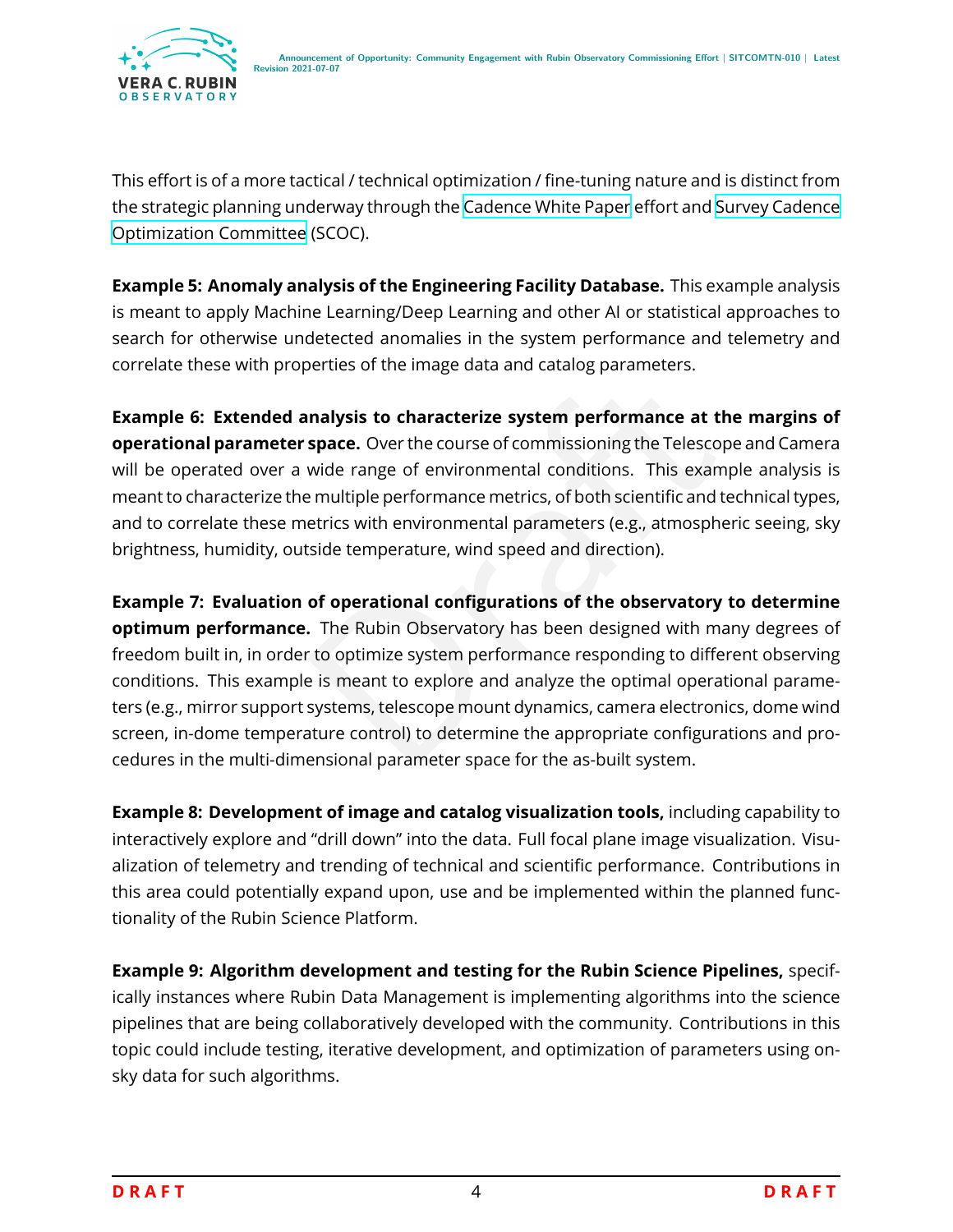

**Example 10: Science validation and characterization of object detection, deblending, and interaction with background modeling.** This includes but is not limited to:

- Effects of ghost light from bright stars on faint stellar photometry and galaxy shape estimation
- Effects of diffuse scattered light on faint stellar photometry and galaxy detection
- Impacts of variable image quality on object detection, deblending, and measurement
- Crowded field photometry
- Preservation of low surface brightness objects in the data processing
- Characterization and impacts of Galactic cirrus

Image quality on object detection, deblending, and mea<br>
ometry<br>
surface brightness objects in the data processing<br>
alidation of stray and scattered light mitigation and<br>
th background modeling and the detection/photometry<br> **Example 11: Science validation of stray and scattered light mitigation and modeling,** including interactions with background modeling and the detection/photometry of low surface brightness features. For example, develop a predictive numerical model of ghost images from a bright source at an arbitrary position in the full field of view to reduce background modeling systematics.

**Example 12: Science validation of template generation and difference imaging.** Photometric accuracy of difference image analysis in complex environments and across a range of observing conditions. Studies of the variation of performance with respect to properties of templates. Validating the detection and measurement of known transient, variable, and moving objects.

**Example 13: Science validation using survey metadata maps.** Includes geometric survey coverage and survey property statistics represented as spatial maps over the observed footprint. Maps and analysis will be done using existing Rubin Observatory software or extensions thereof. Part of this work will include the validation of sky maps of distributions of environmental conditions during observations, data properties, along with computed performance metrics.

**Example 14: Observing support.** Contributions to daytime and nighttime summit operations; optimization and documentation of processes and procedures. See prerequisites and expectations described in Section [4.2](#page-12-0) .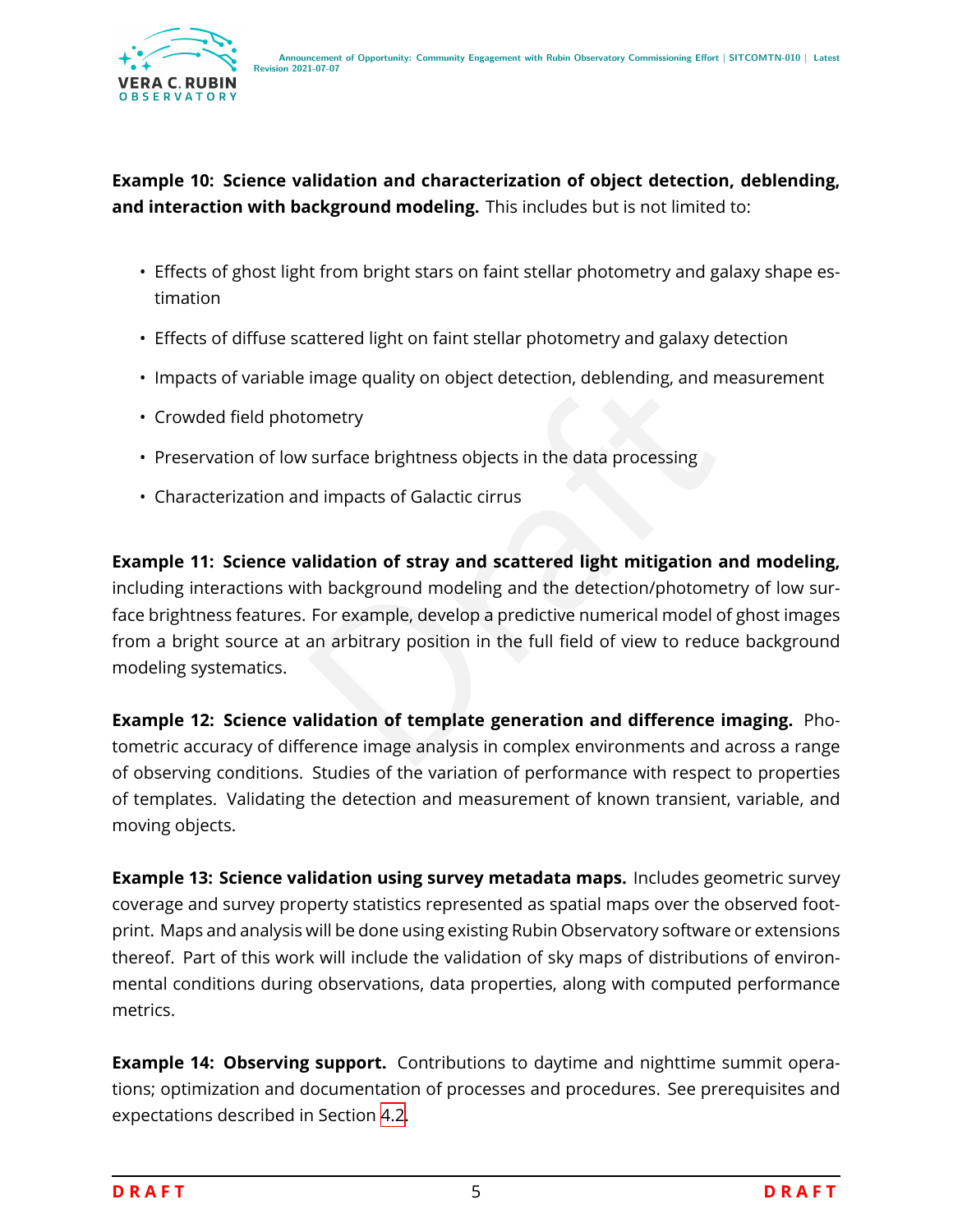**Example 15: Developing user-oriented documentation of science pipelines, data access services, and operational procedures,** including the development of tutorials through the Rubin Science Platform.

**Other:** Additional scientific validation and characterization studies that will improve understanding of the as-built system and enhance early operations are invited. Proposals of this type should specifically address the timeliness of the value-added contribution and relevance for advancing the operational readiness of Rubin Observatory.

#### **3.2 Ex Officio Members of the Commissioning Team**

<span id="page-9-0"></span>ers of the Commissioning Team<br>
The several categories of non-Rubin-staff members of<br>
Intervally become members of the Commissioning Team<br>
Interval carry out responsibilities associated with their desig<br>
gories do NOT need In this section, we describe several categories of non-Rubin-staff members of the Science Community who will automatically become members of the Commissioning Team in order for them to more efficiently carry out responsibilities associated with their designated roles. Individuals in these categories do NOT need to respond to this AO. Contributions from Ex Officio members of the Commissioning Team do not count toward the envisioned 15-20 FTE of effort associated with this AO.

Members of selected Commissioning Alert Broker Teams. Alert brokers are third-party services provided by the community. While Rubin is not responsible for the commissioning of the brokers, Rubin staff will work with the five or more selected broker teams to ensure that they can be commissioned and are ready for receiving and distributing the LSST alert stream at the start of LSST operations. All members of the five selected broker teams automatically become Commissioning Team members.

Members of the selected photometric redshift teams. These members guide implementation and perform science validation for photometric redshift estimators. All members of the selected photometric redshift teams automatically become Commissioning Team members. See [DMTN-049](#page-21-4) for the roadmap for selecting and validating one or more photo- $\it z$  estimators for the LSST Object catalog.

Members of the Survey Cadence Optimization Committee (SCOC) will become members of the Commissioning Team in order to synthesize technical input and guide analyses that will inform decisions regarding the initial LSST observing strategy.

International In-kind Contributor Teams with responsibilities directly related to commission-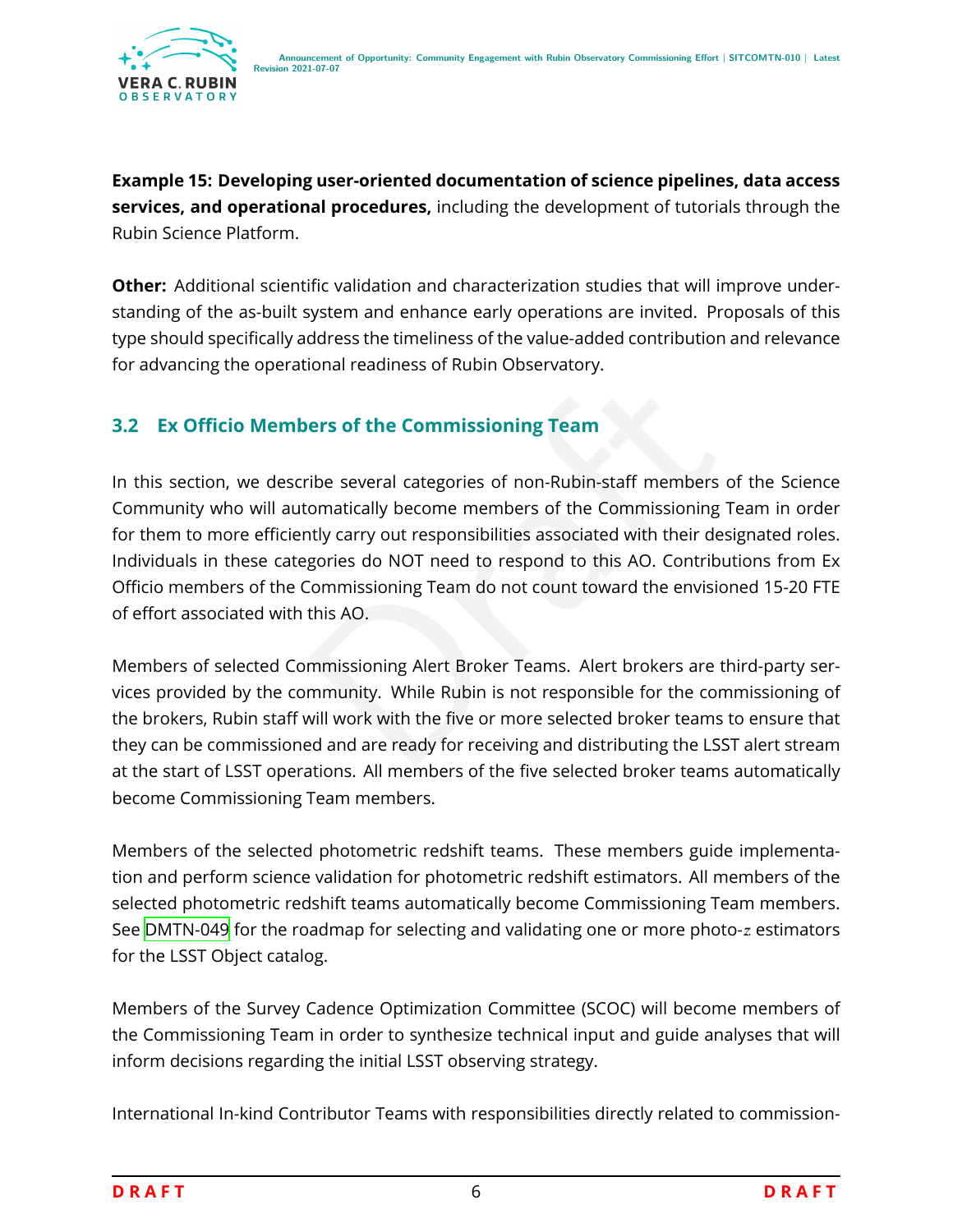

ing will automatically become members of the Commissioning Team.

Groups who have already been performing work directed by the Project under collaborative or contracted efforts and who have made material contributions to construction effort will continue to be members of the Commissioning Team.

# <span id="page-10-0"></span>**4 Terms and Conditions for participation in the Commissioning Team**

Participation as a Commissioning Team member will be based on assessed value-added and capabilities to complement the existing Rubin Observatory Commissioning Team. By its nature, commissioning a complex system like the Rubin Observatory comes with many unknowns, therefore it is required that the team remain flexible in their assignments as the commissioning process unfolds.

issioning Team member will be based on assessed value<br>ent the existing Rubin Observatory Commissioning Team<br>complex system like the Rubin Observatory comes wit<br>required that the team remain flexible in their assignm<br>unfold The Project reserves the right to decline any group's or individual's offer for any reason. The Project can decide to terminate a group's or person's role on the team status at any time due to poor performance or undue overhead. The Project will not rely on the contributions from non-Rubin-staff team members to fulfill the core commissioning requirements to the Operations Readiness Review and the federal funding agencies. Non-Rubin-staff Commissioning Team members will be providing value-added contributions to extend the basic commissioning scope.

Financial support associated with this AO is limited, and non-Rubin-staff members of the Commissioning Team are generally expected to have other sources of support. Limited support for travel to enable on-site work in Chile, Tucson, and at SLAC can be made available. Funds can also be made available to support accommodations while work is conducted at the Chile Summit site. Specifics will be negotiated on an individual basis.

#### <span id="page-10-1"></span>**4.1 Rights and Responsibilities**

1. Science Community members who become members of the Commissioning Team via this AO will have the opportunity and the expectation to collaborate directly with the Project staff on Rubin commissioning efforts, together with all the associated work expe-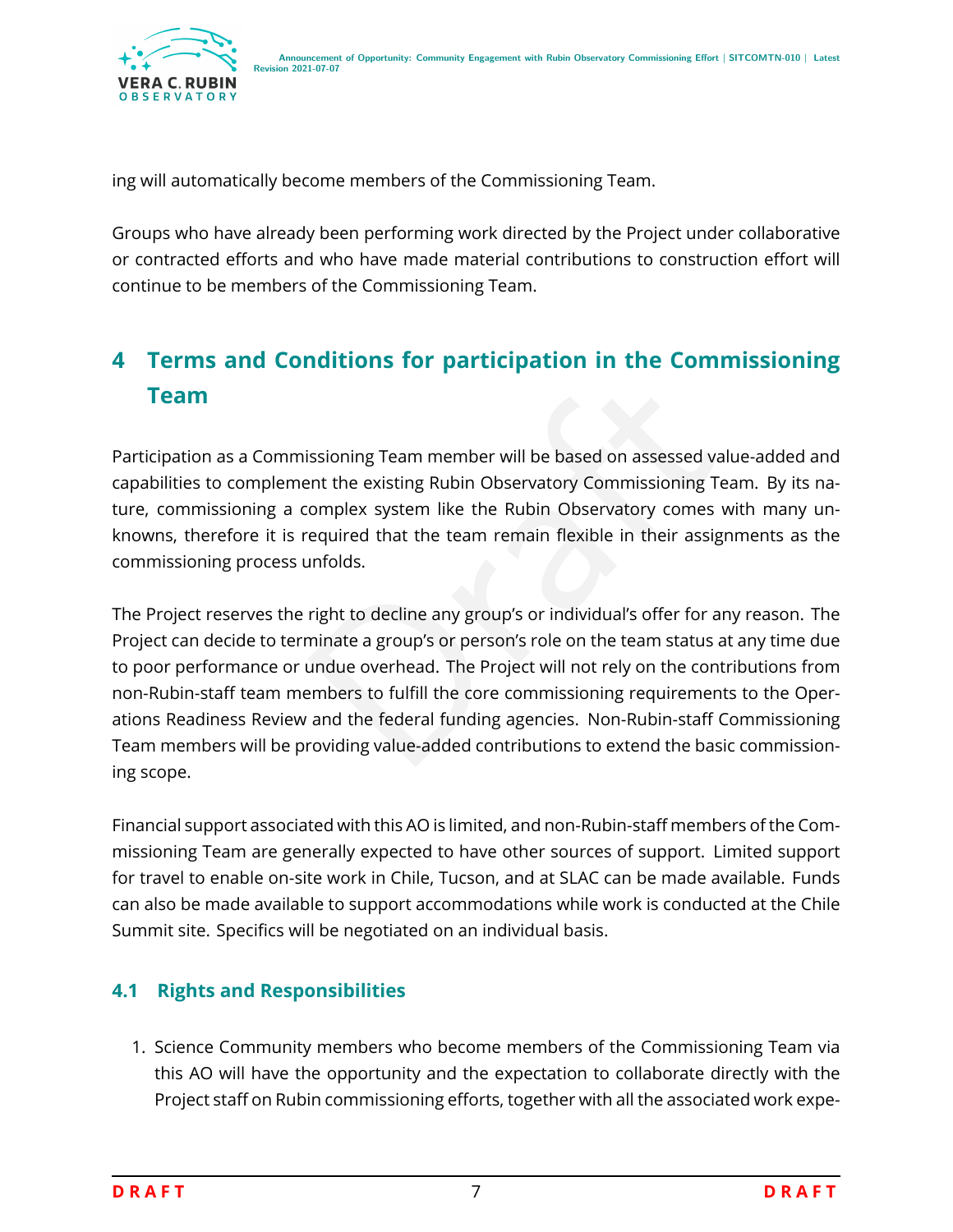

rience and training opportunities entailed, as well as potential to enhance the scientific reach of LSST data for the benefit of the broad Rubin community. Participants agree to conduct work assignments from the Project with a defined scope and schedule for delivery. These work assignments will be "value-added" contributions with respect to Project requirements from the federal funding agencies for Operations Readiness (see examples in Section [3\)](#page-5-0). Each non-Rubin-staff member/group of the Commissioning Team will be assigned a functional point of contact within the Project to help integrate their efforts.

- 2. Submitted LOIs (Section [5](#page-15-0)) will be used as the basis for formally signed agreements (Memoranda of Understanding; MOUs) between the Rubin Observatory Construction Project and each individual/group that is selected to participate in commissioning activities. The MOUs will be assessed and re-evaluated on a yearly basis to ensure that the goals and responsibilities of both the Project and the participants are being met.
- 3. All Commissioning Team members will have full unfettered access to all commissioning data products as soon as they are acquired.
- ection 5) will be used as the basis for formally signed anderstanding; MOUs) between the Rubin Observatory C<br>dividual/group that is selected to participate in commissil<br>li be assessed and re-evaluated on a yearly basis to 4. All members of the Commissioning Team agree to a set of publication policies (Section [4.4\)](#page-13-1). In particular, no scientific publication based on the commissioning data shall be made prior to that data being released to the science community. Technical publications will be allowed (see below). All Commissioning Team members are eligible to become co-authors on publications to which they contribute, including the series of planned Rubin Observatory Construction Papers.
- 5. Contributions to the commissioning effort performed under the direction of the Project count towards the attainment of Builder status[[RDO-013\]](#page-20-1).
- 6. Commissioning Team members are expected to use approved Project tools and processes for communication, data access and analysis, documentation, software development, work management, etc. For example, nearly all high-level science analysis tasks will use Python programming language, and many will make use of the Rubin Software Stack and Rubin Science Platform. Training opportunities will be provided by the Project to increase proficiency with these tools.
- 7. All source code created by Rubin Observatory Data Management is publicly-available open source and carries an Open Source Initiative (OSI)-approved license. All software developed for the commissioning effort is expected to follow the Project's open source policy. There may be some situations in which science validation analyses making use of private software developed outside the commissioning context are deemed sufficiently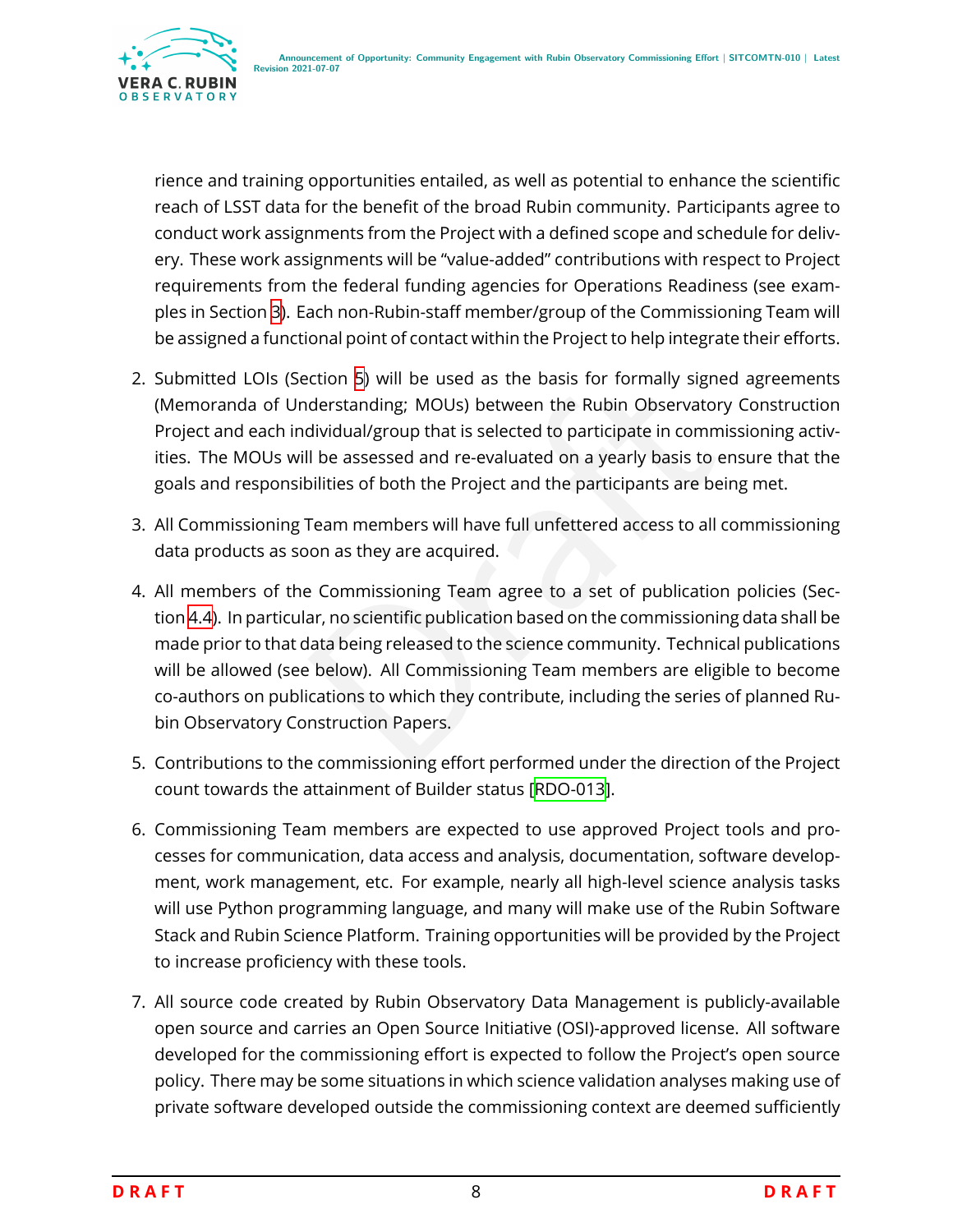

valuable to the commissioning effort that an exception may be granted by the Project Director.

- 8. Depending on their assigned task(s), some participants may be expected to spend extended periods at one of three primary Rubin Observatory sites: 1) Chile – either La Serena and/or Cerro Pachón (see additional requirement below); 2) Rubin Observatory offices in Tucson; and 3) the US Data Facility located at SLAC. In addition, participants will be invited to attend periodic workshops, bootcamps, and/or meetings for training and focused working sessions. It is expected that remote participation in these events will also be possible in cases where the work can be completed remotely.
- be in cases where the work can be completed remote participation in the in cases where the work can be completed remotely.<br>
d commitment for non-Rubin-staff members of the Con<br>
2 to 0.5 full time equivalent (FTE) averaged 9. The typical expected commitment for non-Rubin-staff members of the Commissioning Team is roughly 0.2 to 0.5 full time equivalent (FTE) averaged across the members of collaborating groups over the calendar years 2022 and/or 2023. For university faculty, this expected level of commitment should be interpreted as roughly 20% of research time during these years. The exact timing of effort might be variable according to needs to respond to emergent issues.
- 10. Members of the Commissioning Team are expected to follow guidance regarding types of internal communications and information that may be shared with the wider Rubin community.
- 11. All members of the Commissioning Team are expected to follow [professional standards](https://www.lsst.org/scientists/codes-of-conduct) [of conduct](https://www.lsst.org/scientists/codes-of-conduct) adopted by the Project.
- 12. Science validation and characterization investigations during commissioning are specifically intended to optimize operational efficiency of the observatory, and to enhance delivered data quality of the Data Previews and LSST DR1. Members of the Commissioning Team should strive for collaborative and collegial interactions that benefit the entire Rubin Community, and to recognize the contributions of the many individuals that have contributed to the Project.

#### <span id="page-12-0"></span>**4.2 Requirements for working on-site in Chile**

It is expected that most Commissioning Team members will conduct data analysis tasks from sites other than the Rubin Observatory site in La Serena and the Cerro Pachon summit. Working on-site in Chile is intended for individuals working directly with hardware or observation support.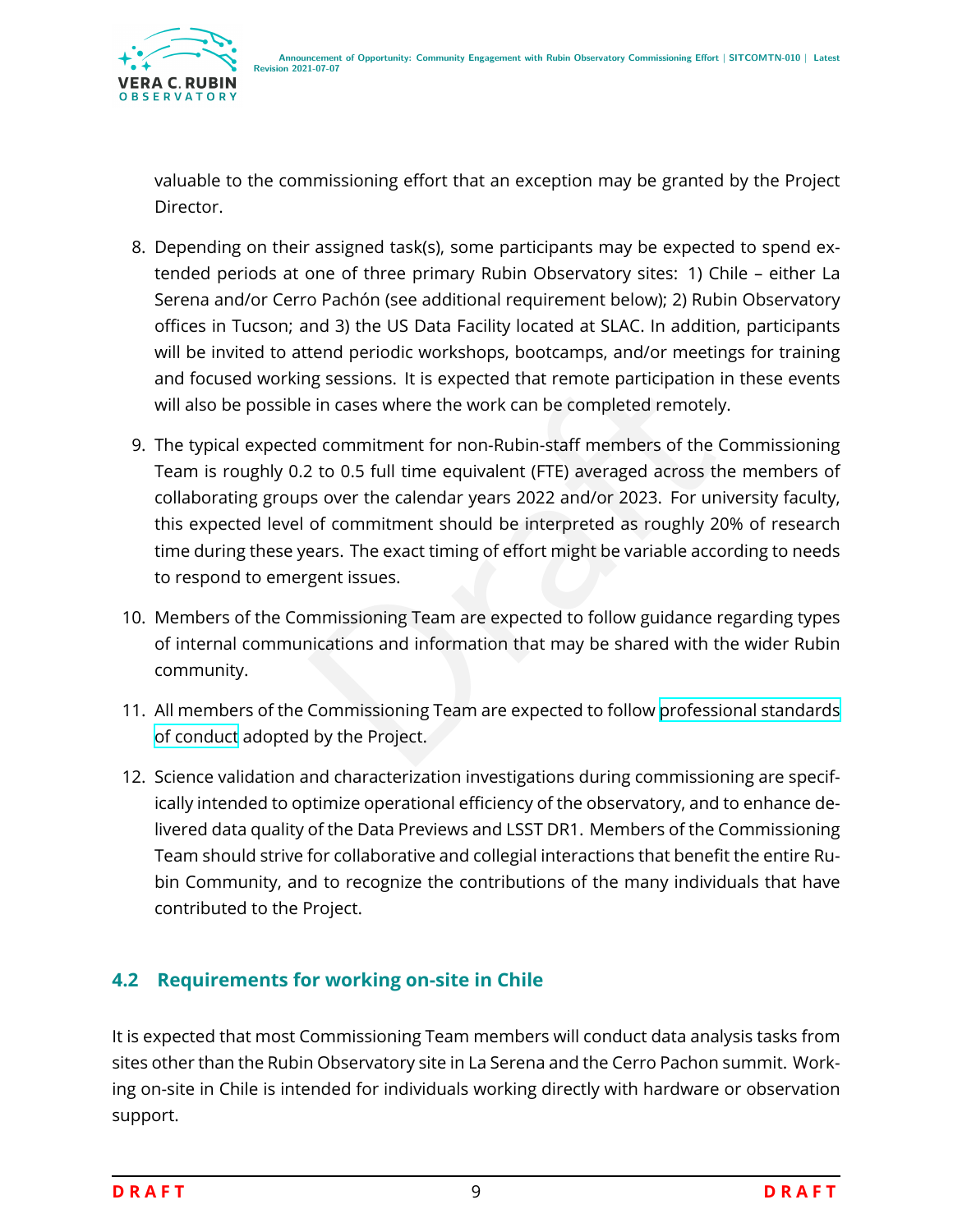

Key criteria for working on-site in Chile:

- Demonstrate a working understanding of the observing systems in Chile including but not limited to:
	- **–** Observatory Command-Control interface and scripting (Python based)
	- **–** Observational constraints given current environmental conditions
- Commit to providing 3 months remote observing support prior to scheduled time in Chile
- Willingness and ability to spend at least 3 months in Chile to support on-site observations and technical activities both on the Summit and in La Serena. This includes extended continuous periods (e.g. week or more) at the Summit Facility.

#### <span id="page-13-0"></span>**4.3 Group management and accountability**

ity to spend at least 3 months in Chile to support prior to scried<br>ties both on the Summit and in La Serena. This include<br>(e.g. week or more) at the Summit Facility.<br>**nent and accountability**<br>of this AO will have designate Each group responding to this AO will have designated a group leader who is the primary point of contact to the Rubin Observatory Project. The group leader is responsible for management of the group and for the timely completion of assigned tasks (see Section 5.1). Given potential emergent issues encountered during commissioning, and the nature of some value-added contributions as active research topics, completion of value-added contributions is intended to be on a "best-effort" basis as the research allows. While on-boarding and task-specific training and guidance will be provided, together with access to Project communication tools and documentation resources, the Project is only able to provide limited one-on-one training and support for non-Rubin-staff members of the Commissioning Team. Participating individuals/groups should plan to prepare as needed for their specific contributions.

Participants in this AO program will be assigned to one or more teams within the larger commissioning effort, and the individuals and/or groups will be assigned a functional point of contact within the Project to help integrate their efforts.

#### <span id="page-13-1"></span>**4.4 Publication policy statement for using commissioning data**

All members of the Commissioning Team will follow the publication policies of the Rubin Observatory Project, including the Rubin Data Policy [\[RDO-013\]](#page-20-1) and Rubin Project Publication policy[[LPM-162](#page-21-5)] as they apply to commissioning data.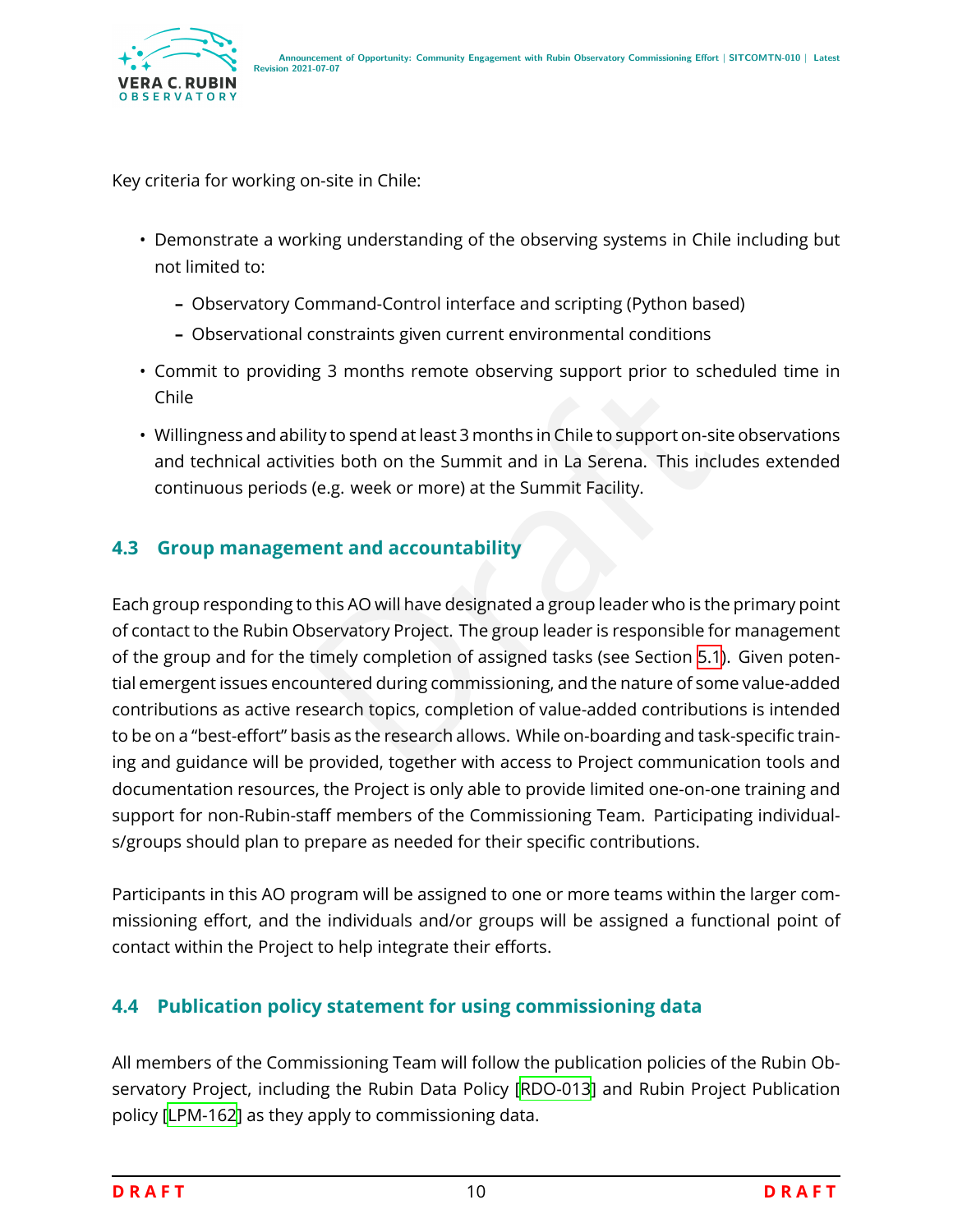

No papers presenting novel scientific results may be posted/submitted by anyone before the associated data release, which for commissioning data means the relevant Data Preview release date. The Project has authority to determine the classification of technical versus scientific papers prepared by members of the Commissioning Team. Rubin Observatory reserves the right to sanction Users who violate this policy, as described in the Rubin Data Policy [\[RDO-](#page-20-1)[013\]](#page-20-1).

The Project has planned a series of Rubin Observatory Construction Papers to describe the technical and scientific performance of the as-built system. The preparation of these papers follows the Rubin Project Publication policy. All members of the Commissioning Team are eligible to be co-authors on Rubin Observatory Construction Papers to which they contribute. The planned scope of the Construction Papers is limited to technical and scientific performance evaluation; the Construction Papers are not intended to present novel scientific results.

erformance of the as-built system. The preparation of the the Publication policy. All members of the Commissionin<br>on Rubin Observatory Construction Papers to which they<br>ne Construction Papers is limited to technical and sc The Rubin Data Policy [RDO-013] defines proprietary data products and derived data products. No proprietary data products from commissioning may be shared outside the Commissioning Team prior to the associated data release without explicit approval. The Project will define a process to approve the sharing of derived data products based on commissioning data prior to the associated data release. Any such derived data products approved for release must be presented in public forums accessible to the entire science community. There will be periods of commissioning for which specific types/subsets of proprietary as well as derived data products are embargoed and cannot be shared outside the Commissioning Team. Specific policies regarding informal communications beyond the Commissioning Team will be provided by the Project; guidance may evolve throughout the commissioning period.

All investigations of commissioning data are considered to be open to the entire Commissioning Team. Members of the Commissioning Team are welcome to initiate and contribute to additional technical papers based on commissioning data beyond the planned set of Construction Papers. Additional technical papers using commissioning data products that are submitted and/or posted prior to the associated Data Preview release date must follow the Rubin publication policy. Following the Data Preview release date, additional technical papers using internal information, data products, and/or tools that are not included in released Data Previews continue to follow the Rubin Publication Policy. The scope of these additional papers should complement the scope of the Construction papers.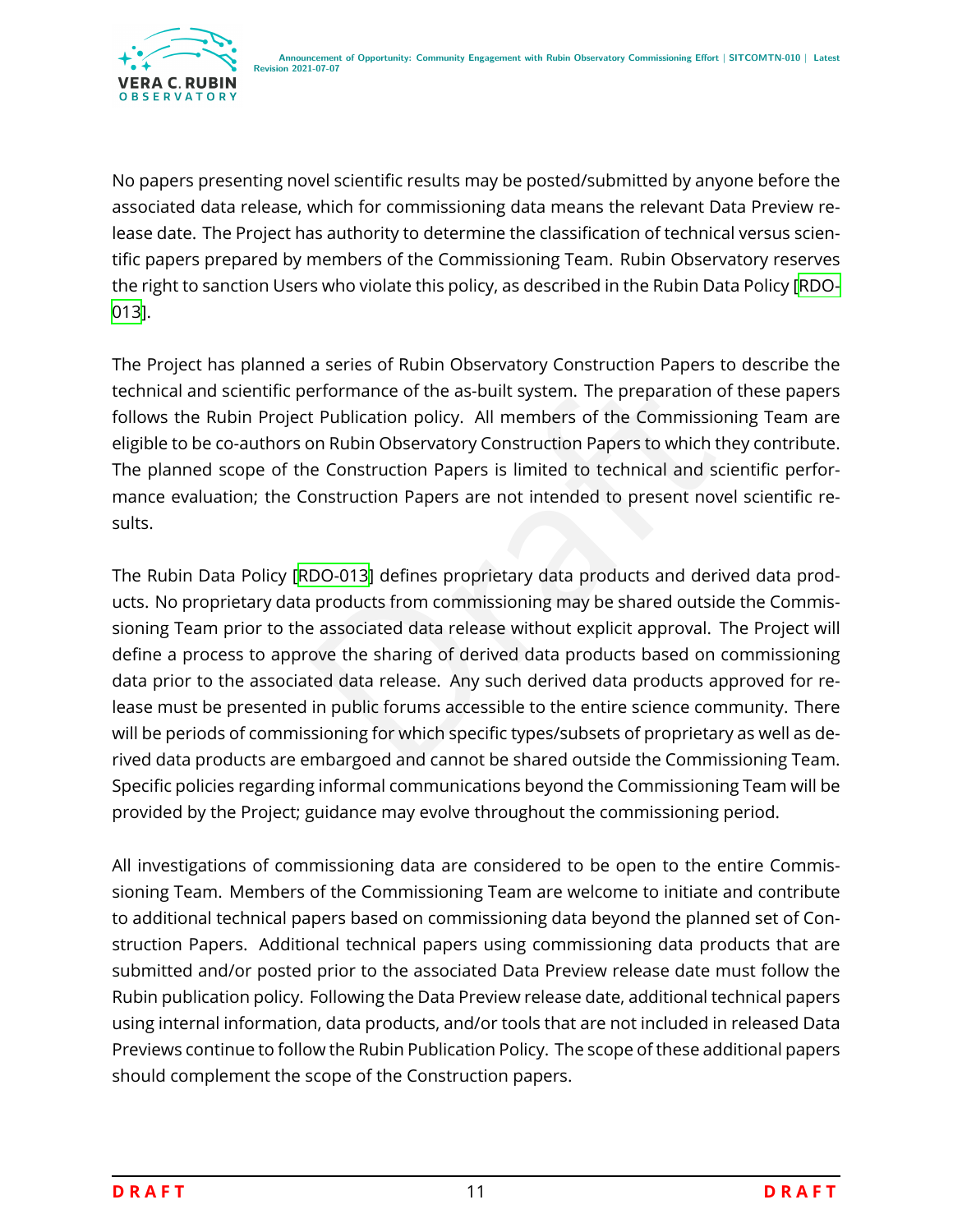

Science papers using only Rubin Observatory data from the released Data Previews follow the Rubin Data Policy[[RDO-013](#page-20-1)] and do not go through the Rubin Project publication process. For papers that substantially benefited from interactions with the Commissioning Team, authors are encouraged to invite contributing individuals to join as co-authors, as per the Rubin Publication Policy.

# <span id="page-15-0"></span>**5 Responding to this AO**

#### **5.1 Eligibility and Group Organization**

All members of the Rubin Observatory data rights community from the US and Chile [\[RDO-](#page-20-1)[013\]](#page-20-1) are eligible to respond to this AO via submitting a Letter of Intent (LOI). There was a separate process for International LSST Data Rights and In-kind Contributions that included contributions to Rubin Observatory commissioning.

<span id="page-15-1"></span>The US and the Secure of Secure 2013<br>The US and ond to this AO via submitting a Letter of Intent (LOI). The<br>The UST Data Rights and In-kind Contributions the<br>Servatory commissioning.<br>The Servatory commissioning.<br>The Servat Collaborating individuals are encouraged to submit a single LOI for their group in response to this AO. The groups may be multi-institutional. The groups may include individuals across a range of career stages. Each group must identify a leader who will serve as the primary point of contact with the Rubin Observatory Project. The group leader will ensure that tasks assigned to their group are advancing and completed on the schedule set by the Project and that the work meets the standards defined by the Project. The group leader is responsible for the day-to-day management and advising of their group (or for delegating this responsibility within the group). For each group member who does not have Principle Investigator status or is not independently funded, a supervisor responsible for their employment must sign-off on their participation in the Commissioning Team at the time of formalizing the agreement between the Rubin Project and the participating individuals.

During the process of LOI preparation and evaluation, the Project may suggest reorganization of groups (e.g., merging related efforts or breaking up large groups) to increase efficiency.

#### <span id="page-15-2"></span>**5.2 Timeline for Letter of Interest (LOI) submission and evaluation**

- **AO release:** 9 July 2021
- **Indication of interest via web form:** 6 August 2021 (optional)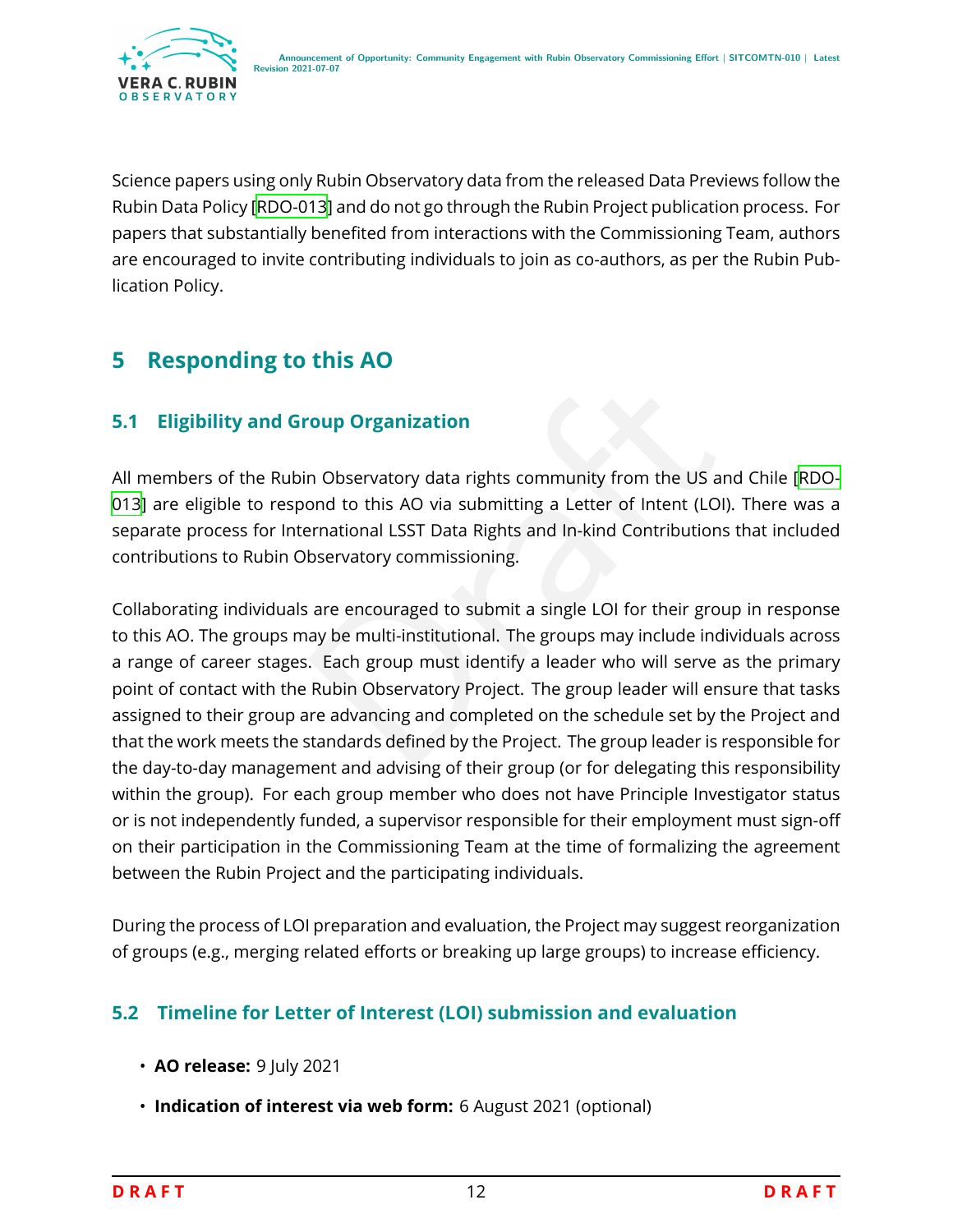

- **Project Community Workshop QA Session and "office hours":** 9-13 August 2021
- **Project response regarding indication of interest:** 31 August 2021
- **Final LOI submission:** 1 October 2021
- **Project response to LOIs and formalization of agreements:** December 2021
- **Engagement with Commissioning Team begins:** first quarter 2022

is AO as stated as a one-time cycle for engagement by<br>the need and/or opportunities present themselves, the<br>nouncement of Opportunity in 2022.<br>**erest**<br>dering to submit an LOI are invited to indicate their inter<br>ll collect The Project considers this AO as stated as a one-time cycle for engagement by the US and Chilean communities. If the need and/or opportunities present themselves, the Project may issue a similar second Announcement of Opportunity in 2022.

#### <span id="page-16-0"></span>**5.3 Indication of Interest**

Groups/individuals considering to submit an LOI are invited to indicate their intent via a brief [webform](https://forms.gle/GUkkpjYMrnd7zu1S8). The Project will collect these submissions and provide brief feedback to the groups/individuals.

#### <span id="page-16-1"></span>**5.4 Elements for a Letter of Interest (LOI) response to this AO**

Letters of Interest (LOI) should address the following topics under separate section headings. An LOI template is provided [here.](https://docs.google.com/document/d/12mYS3H0xRZme2t0leGIHfzwNgh575QhqsVnoUz7ybqQ/edit?usp=sharing) The expected length of an LOI is roughly 2-3 pages; more space might be warranted for larger groups and/or those with multiple proposed contributions.

- 1. Name and contact information for the group leader
- 2. Statement of interests and proposed contributions. Please be as specific as possible, indicating the specific area(s) from the set of example contributions listed in Section [3](#page-5-0) . Proposed contributions must correspond to one or more of the examples, or explicitly label the contribution as type "Other". Plans to use private software that is not publicly released under an open source license must be specifically mentioned.
- 3. Statement of core competencies and adaptability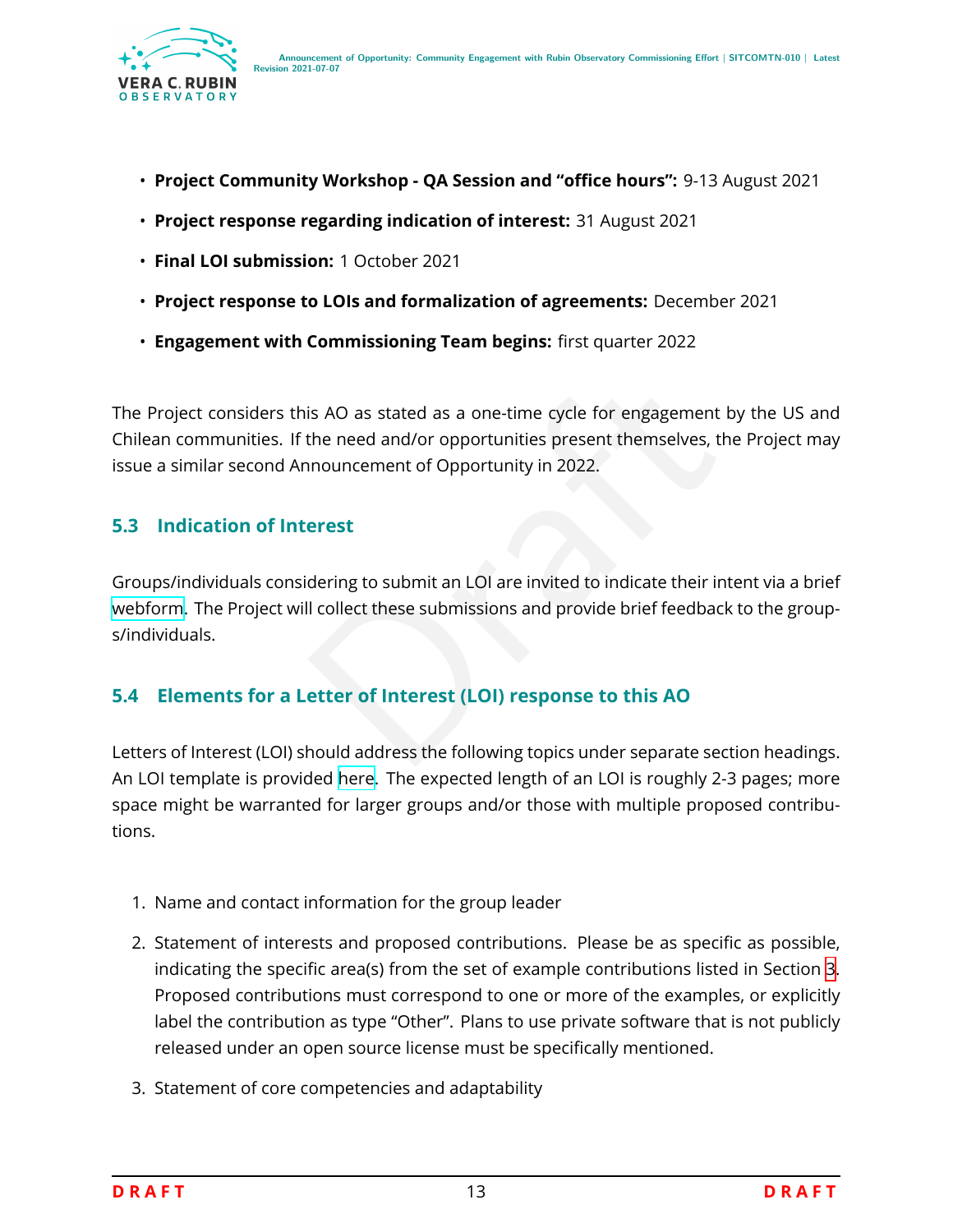

- Please mention current and previous engagement with the Rubin Observatory Project and/or LSST Science Collaborations, experience with and/or contributions to the Rubin Science Pipelines, and familiarity with hardware and/or software components of the Rubin Observatory system.
- Please mention expertise, experience, prior work relevant to the specific intended area(s) of contribution.
- 4. Summary of personnel involved. For each individual, please include institution, career stage, FTE availability for Rubin commissioning related work in calendar years 2022 and 2023.
- 5. Description of any support and resources available to each individual if they are necessary to complete their contributions and plans (e.g., salary/stipend, travel and local accommodation). Note that analysis of commissioning data is expected to be done using Project computing resources.
- ty for Rubin commissioning related work in calendar yea<br>support and resources available to each individual if the<br>their contributions and plans (e.g., salary/stipend, trav<br>dote that analysis of commissioning data is expect 6. Description of any additional resources that are needed to fulfill your proposed contributions. To support this AO, the Project has limited funding for travel to and local accommodation at key activity centers: Tucson, Chile and SLAC. Regrettably, the Project does not have funding for stipend or supplemental salary support.
- 7. Rubin is committed to providing opportunities for diverse and traditionally underrepresented groups. Please indicate how your proposed contribution will align with this commitment, for example, intent to provide training experience to early career scientists, a staffing profile that will contribute to the diversity of the Commissioning Team, and/or how an inclusive workplace culture will be implemented.

#### <span id="page-17-0"></span>**5.5 LOI Submission**

<span id="page-17-1"></span>The LOI material should be submitted as a single PDF document via this [webform](https://forms.gle/s223WLqLqTUqhe3e9) .

#### **5.6 Evaluation Criteria**

LOIs will be evaluated by members of the Rubin Observatory System Integration, Test, and Commissioning leadership team, in consultation with topical domain experts on the Project.

LOIs will be evaluated based on the following criteria: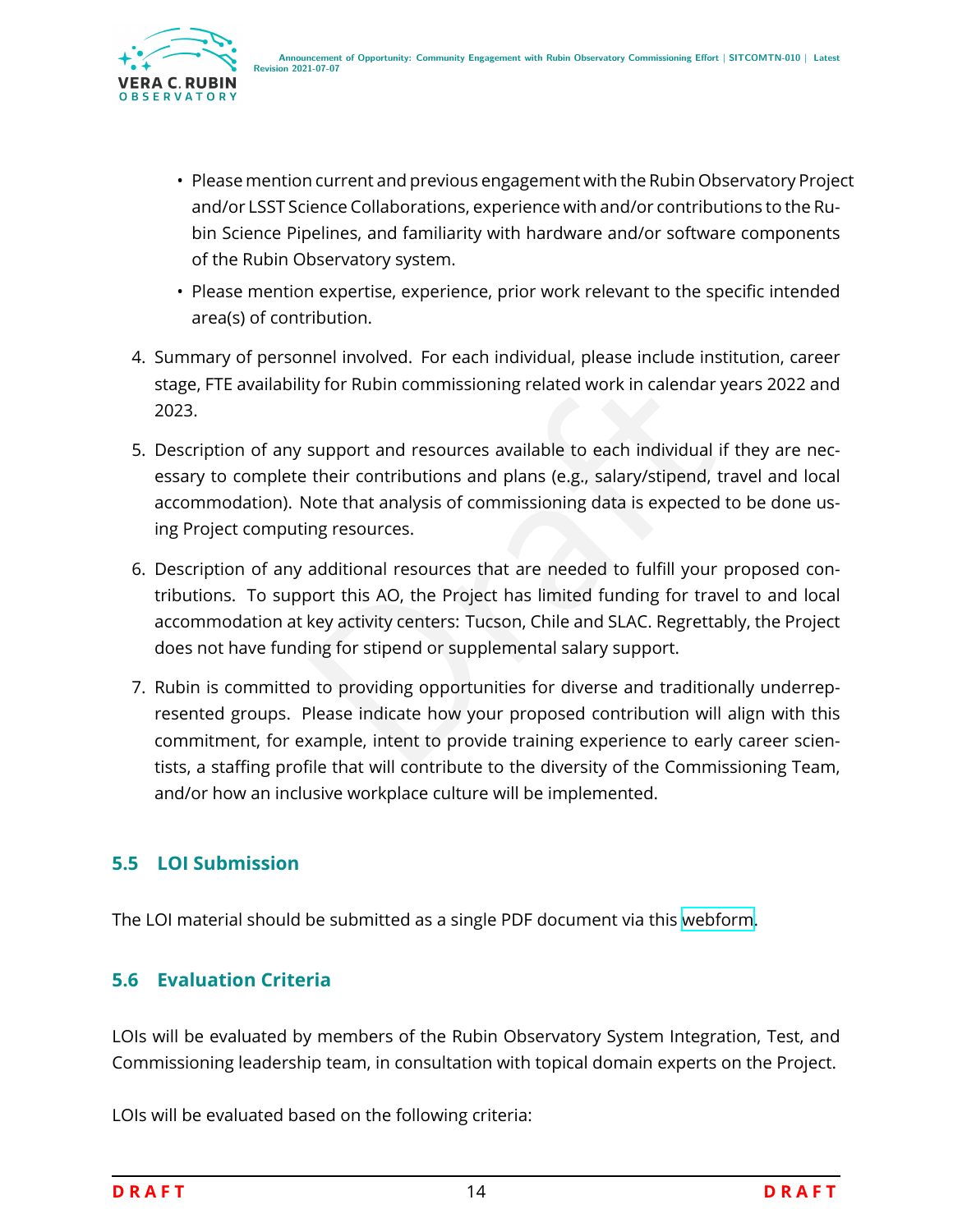

- Alignment of the proposed value-added contributions with Project goals to facilitate a smooth transition to LSST operations.
- The assessed capability of the individual or group to apply their domain expertise to efficiently complete the intended valued-added contributions to the commissioning effort.
- Previous engagement with the Rubin Observatory Project and/or Rubin science community.
- Previous experience with commissioning as well as technical and/or science validation of other instruments/facilities (see core competencies below).
- Financial and/or other relevant resources available to support the proposed contribution.
- e with commissioning as well as technical and/or sciencets/facilities (see core competencies below).<br>
her relevant resources available to support the propose<br>
ne training and preparation of the next generation of<br>
lude div • Contributions to the training and preparation of the next generation of observatory builders.
- Commitment to include diverse staff.

#### <span id="page-18-0"></span>**5.7 Core Competencies**

Example core competencies sought:

- Experience commissioning other large scientific instruments, experiments, or projects
- Optical/NIR astronomical image analysis
	- **–** Technical pixel properties from the instrument
	- **–** Instrument signature removal bias subtraction, flat-fielding, correction to "brighter fatter effects" and other sensor anomalies and optical artifacts (e.g., ghosting or glints)
	- **–** PSF characterization
	- **–** Visualization
- Scientific analysis for example:
	- **–** Photo-z estimation
	- **–** PSF shear measurements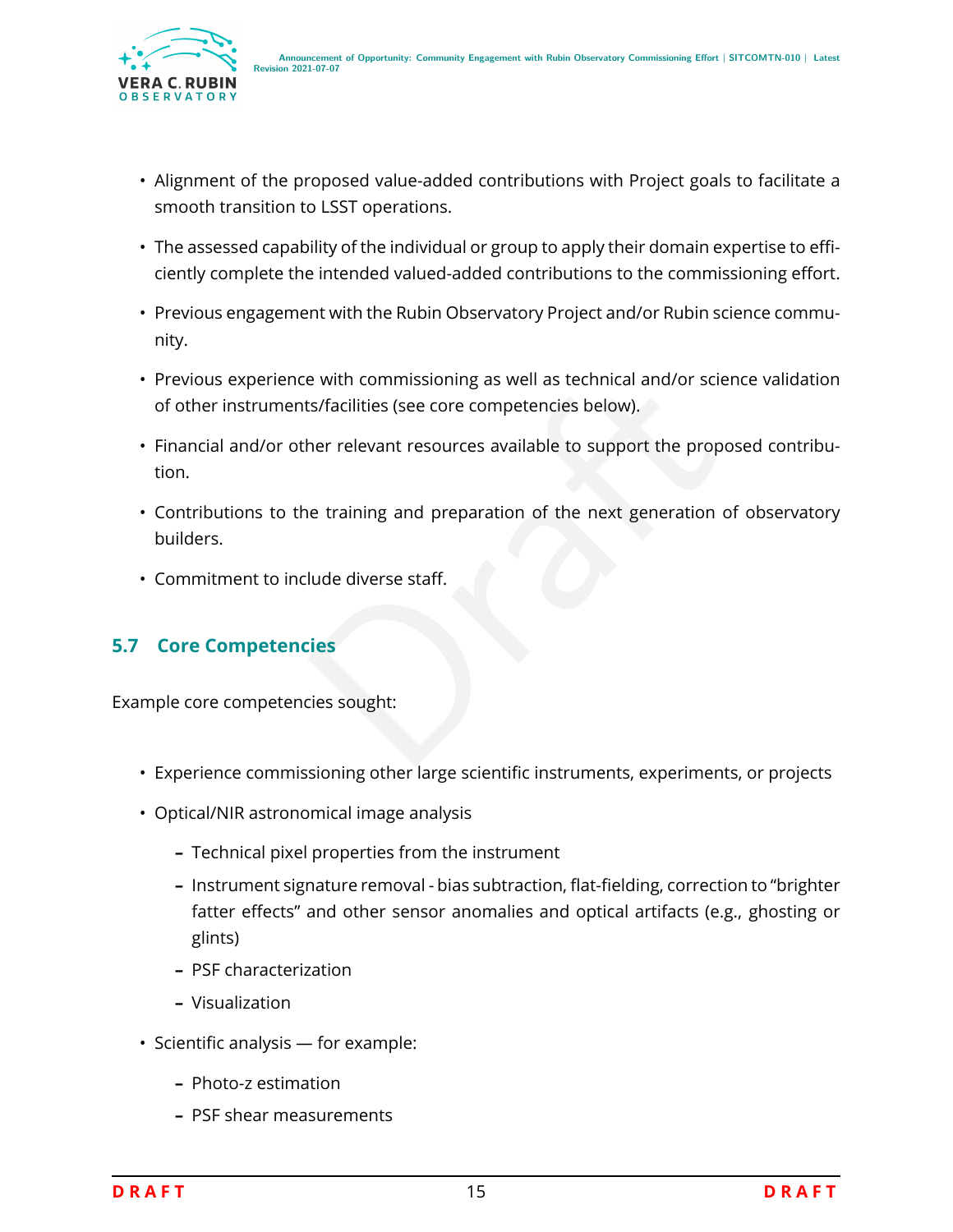

- **–** Photometric calibration and analysis
- **–** Astrometry
- **–** Moving and transient objects
- **–** Low surface brightness
- Database and statistical investigations
	- **–** Machine learning, artificial intelligence, neural networks
	- **–** Anomaly detection
	- **–** Trend analysis
- Technical and observational astronomy
	- **–** Observation planning and execution
	- **–** Telescope optical properties, e.g., alignment and active optics
	- **–** Technical imaging characteristics pixel level
	- **–** Spectral filter properties

## <span id="page-19-0"></span>**A Appendix: Data Previews from Commissioning**

Transformal<br>
Stational astronomy<br>
Standard Properties, e.g., alignment and active optics<br>
Standard Previews From Commissioning<br>
The Data Previews is provided as contextual information<br>
The Data Previews is provided as cont The following description of the Data Previews is provided as contextual information. This AO has a distinct purpose from the Data Previews (see Section [2\)](#page-4-1).

The Rubin Observatory Operations team is carrying out a series of pre-LSST data release scenarios, called "Data Previews," to help the team and the LSST Science Community prepare for the full survey. While the first Data Preview, DP0, is based on simulated LSST Camera data, the subsequent previews DP1 and DP2 will make the Project's commissioning data available to the community. DP1 is currently planned for northern Spring 2023 and will be based on images taken with the commissioning camera (ComCam). DP2 is currently planned for northern Winter 2023-2024 and will be based on the science validation images taken with LSST Cam. In each Data Preview, all the various data products output by the Project's processing pipelines will be released together and made available to the community by the Operations team after a suitable period of testing by the Rubin System Integration and Commissioning (SIT-Com) Verification and Validation team. In DP1, the Project plans to run the prompt processing pipeline, but retain its products for internal use only (including testing of the community alert Brokers).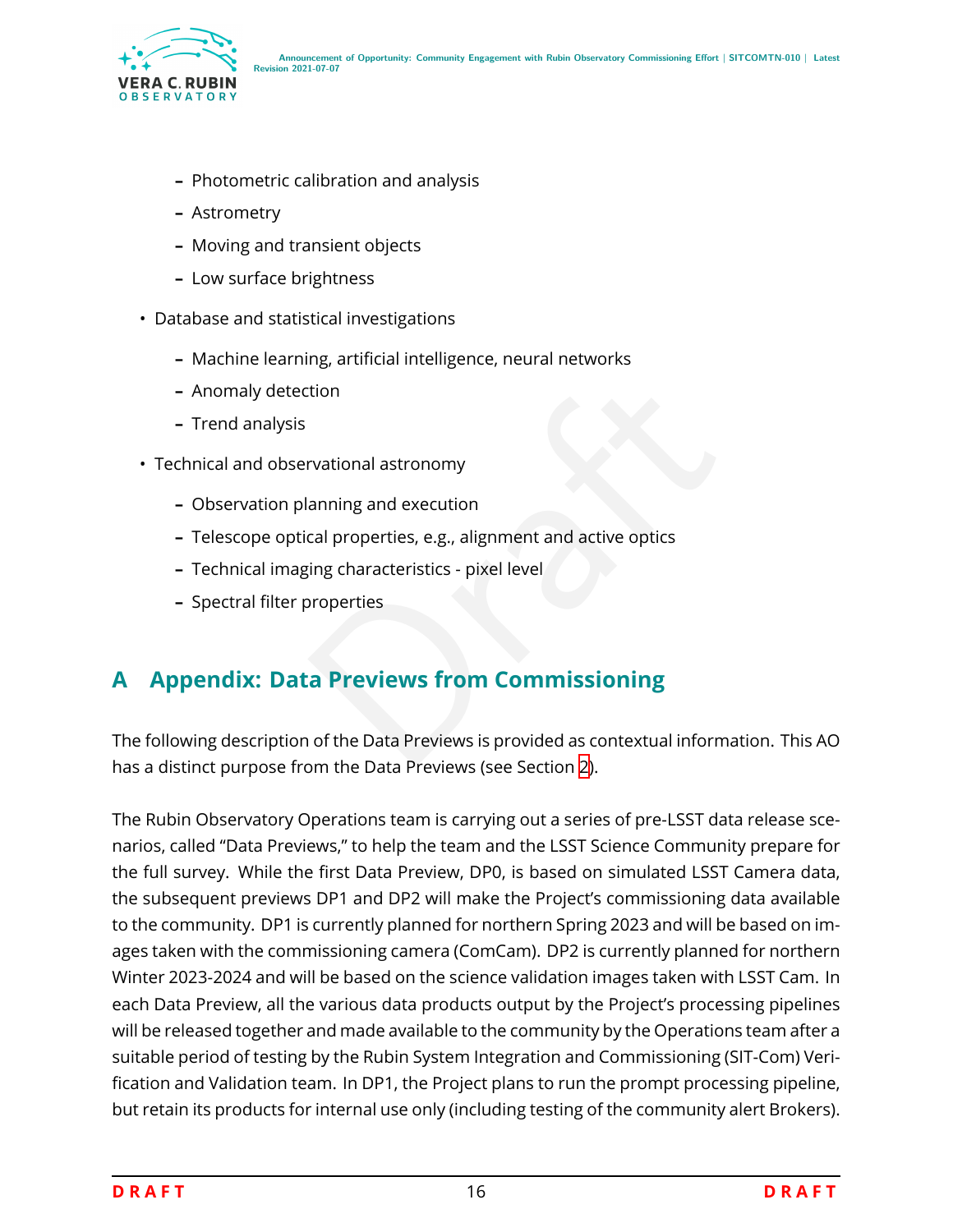

Standard predefined Alerts (produced during the campaign but then archived for later use) and other prompt products will be part of the DP1 data release. In DP2, a limited Alert stream will be provided to the community Brokers in close to real time, and these Alert packets will also be queryable in the prompt product database in the same way they would be during survey operations. Products from the Data Release Processing will only become available at the data releases.

Data Release 1 based on the first 6 months of LSST data is currently planned for northern Fall 2024 and Data Release 2 based on LSST Year 1 data is currently planned for northern Spring 2025.

| 2024 and Data Release 2 based on LSST Year 1 data is currently planned for northern Spring<br>2025. |                                               |                               |                          |                           |                                   |                     |  |
|-----------------------------------------------------------------------------------------------------|-----------------------------------------------|-------------------------------|--------------------------|---------------------------|-----------------------------------|---------------------|--|
| Data releases will occur no earlier than the dates described in the release scenario above          |                                               |                               |                          |                           |                                   |                     |  |
| and summarized in Figure A. The schedule as currently estimated has an uncertainty of 2-3           |                                               |                               |                          |                           |                                   |                     |  |
| months, with the releases likely occurring later than the indicated dates.                          |                                               |                               |                          |                           |                                   |                     |  |
| Rubin Baseline Data Release Scenario                                                                | <b>Jun 2021</b>                               | <b>Sep 2022</b>               | <b>Mar 2023</b>          | <b>Dec 2023</b>           | Sep 2024                          | <b>Mar 2025</b>     |  |
|                                                                                                     | <b>DP0.1</b>                                  | <b>DP0.2</b>                  | DP <sub>1</sub>          | DP <sub>2</sub>           | DR <sub>1</sub>                   | DR <sub>2</sub>     |  |
| <b>Data Product</b>                                                                                 | Simulated<br>Sky<br>Survey<br>DC <sub>2</sub> | Reproces<br>sed DC2<br>Survey | ComCam<br>On-Sky<br>Data | LSSTCam<br>On-Sky<br>Data | LSST<br>First 6<br>Months<br>Data | LSST Year<br>1 Data |  |
| DRP Processed Visit Images and Visit Catalogs                                                       |                                               |                               |                          |                           | $\overline{\checkmark}$           |                     |  |
| <b>DRP Coadded Images</b>                                                                           |                                               |                               |                          |                           | $\checkmark$                      |                     |  |
| DRP Object and ForcedSource Catalogs                                                                |                                               |                               |                          |                           | $\blacktriangledown$              |                     |  |
| DRP Difference Images and DIASources                                                                |                                               |                               |                          |                           | $\blacktriangledown$              |                     |  |
| <b>DRP DIAObject Catalogs</b>                                                                       |                                               |                               |                          |                           | $\checkmark$                      |                     |  |
| PP Processed Visit Images                                                                           | □                                             |                               |                          |                           | $\blacktriangledown$              |                     |  |
| PP Difference Images                                                                                | П                                             |                               | $\checkmark$             |                           | $\overline{\mathsf{v}}$           |                     |  |
| PP Catalogs (DIASources, DIAObjects, DIAForcedSources)                                              | □                                             |                               | $\checkmark$             |                           | $\checkmark$                      |                     |  |
| PP Alerts (Canned)                                                                                  | □                                             |                               | $\checkmark$             |                           | $\blacktriangledown$              |                     |  |
| PP Alerts (Live, Brokered)                                                                          |                                               |                               |                          |                           | $\checkmark$                      |                     |  |
| PP SSP Catalogs                                                                                     |                                               |                               |                          |                           |                                   |                     |  |
| <b>DRP SSP Catalogs</b>                                                                             |                                               |                               |                          |                           |                                   |                     |  |

## <span id="page-20-0"></span>**B References**

<span id="page-20-1"></span>**[RDO-013]**, Blum, R., the Rubin Operations Team, 2020, *Vera C. Rubin Observatory Data Policy*, RDO-013, URL <https://ls.st/RDO-013>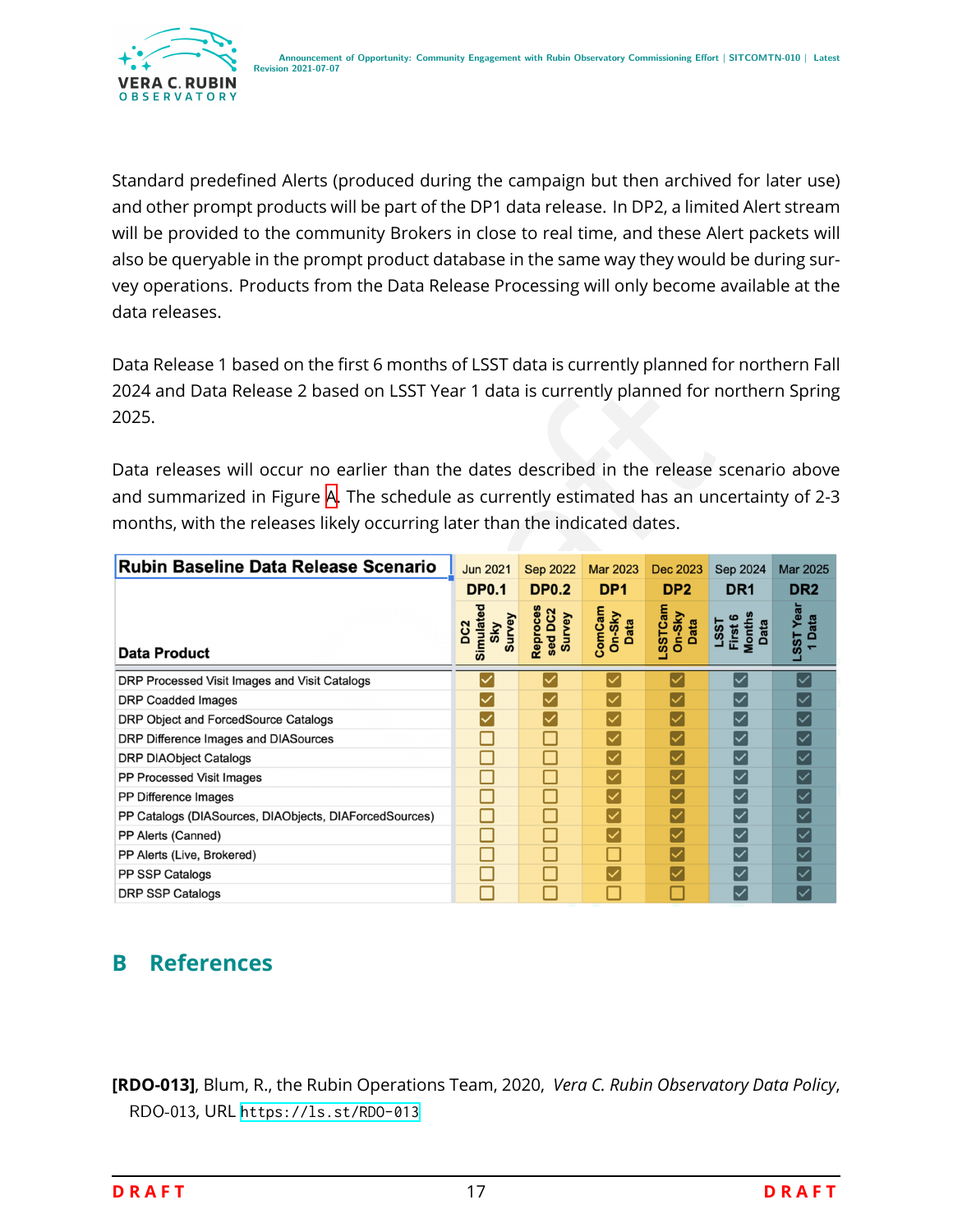

- <span id="page-21-3"></span>**[SITCOMTN-005]**, Claver, C., Bauer, A., Bechtol, K., et al., 2021, *Construction Completeness and* Operations Readiness Criteria, SITCOMTN-005, URL https://sitcomtn-005.1sst.io/, SITCOM Technical Note
- <span id="page-21-1"></span>**[LSE-29]**, Claver, C.F., The LSST Systems Engineering Integrated Project Team, 2017, *LSST System Requirements (LSR)*, LSE-29, URL <https://ls.st/LSE-29>
- <span id="page-21-2"></span>**[LSE-30]**, Claver, C.F., The LSST Systems Engineering Integrated Project Team, 2018, *Observatory System Specifications (OSS)*, LSE-30, URL <https://ls.st/LSE-30>
- **[DMTN-049]**, Graham, M.L., 2018, *LSST DRP (Level 2) Catalog Photometric Redshifts* , DMTN-049 , URL <https://dmtn-049.lsst.io> , LSST Data Management Technical Note
- <span id="page-21-5"></span>**[LPM-162]**, Project Science Team, 2015, *Project Publication Policy*, LPM-162, URL [https://ls.](https://ls.st/LPM-162) [st/LPM-162](https://ls.st/LPM-162)

<span id="page-21-4"></span>

|                                 | [DMTN-049], Graham, M.L., 2018, LSST DRP (Level 2) Catalog Photometric Redshifts, DMTN-04<br>URL https://dmtn-049.lsst.io,<br><b>LSST Data Management Technical Note</b> |
|---------------------------------|--------------------------------------------------------------------------------------------------------------------------------------------------------------------------|
| $st/LPM-162$<br><b>Acronyms</b> | [LPM-162], Project Science Team, 2015, Project Publication Policy, LPM-162, URL https://1s                                                                               |
|                                 |                                                                                                                                                                          |
| <b>Acronym</b>                  | <b>Description</b>                                                                                                                                                       |
| <b>CBP</b>                      | <b>Collimated Beam Projector</b>                                                                                                                                         |
| ComCam                          | The commissioning camera is a single-raft, 9-CCD camera that will be in-                                                                                                 |
|                                 | stalled in LSST during commissioning, before the final camera is ready.                                                                                                  |
| DP <sub>0</sub>                 | Data Preview 0                                                                                                                                                           |
| DP1                             | Data Preview 1                                                                                                                                                           |
| DP <sub>2</sub>                 | Data Preview 2                                                                                                                                                           |
| DR1                             | Data Release 1                                                                                                                                                           |
| <b>FTE</b>                      | Full-Time Equivalent                                                                                                                                                     |
| <b>LPM</b>                      | <b>LSST Project Management (Document Handle)</b>                                                                                                                         |
| <b>LSE</b>                      | <b>LSST Systems Engineering (Document Handle)</b>                                                                                                                        |
| <b>LSST</b>                     | Legacy Survey of Space and Time (formerly Large Synoptic Survey Tele-                                                                                                    |
|                                 | scope)                                                                                                                                                                   |
| <b>NIR</b>                      | Near Infrared                                                                                                                                                            |
| OSI                             | open systems interconnect                                                                                                                                                |
| <b>PDF</b>                      | <b>Portable Document Format</b>                                                                                                                                          |
| <b>PSF</b>                      | Point Spread Function                                                                                                                                                    |
|                                 |                                                                                                                                                                          |

#### <span id="page-21-0"></span>**C Acronyms**